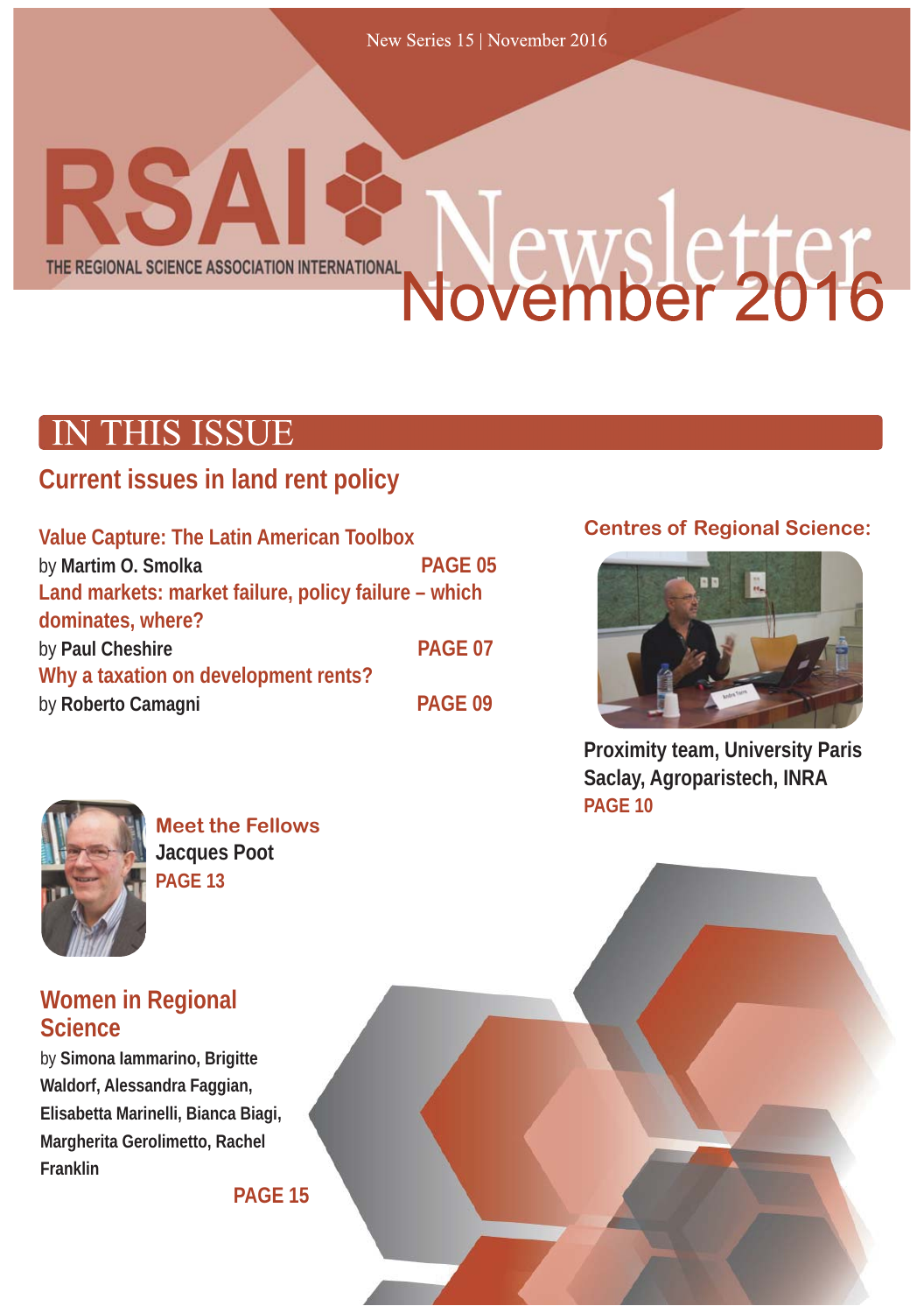

### **1. Introduction**

#### **1.1. Welcome from the President**

by Andrés Rodríguez-Pose



Two years have flown past and it is now time to pass on the baton to a new RSAI president. From January 1, 2017, Professor Jacques Poot, of the University of Waikato in New Zealand, will steer the RSAI affairs and I will continue to serve as past-

president, but, more importantly, to play an active role as an ordinary member of the regional science community.

Two years are too short a period to radically change an organisation. One first has to learn how it works, understand the intricacies inherent to it, and help build the necessary alliances to make change happen. It was, in any case, never my intention to radically change the RSAI. If the RSAI has been around for more than six decades, it is because it has great strengths. Most of all, the power of the RSAI is based on its capacity to bring together a large community of top researchers from a variety of disciplinary fields. Regional scientists who are willing to give their time and effort to improving our understanding of how economic, social, and political phenomena evolve in space and affect the life and well-being of individuals across the world. By freely volunteering their time to get together, network, and prepare new initiatives, they continually contribute to create a widespread sense of community, gathering scholars from different fields and national origins and allowing the Association to constantly and successfully renew itself over time. Another great RSAI strength is what some would consider a weakness. The RSAI is an organisation of organisations, bringing together numerous subnational, national, and linguistic associations, grouped into super-regions, under the umbrella of regional science. This nonhierarchical, collaborative framework may lead to some confusion and the occasional spat, but is also at the heart of nurturing a worldwide community that extends beyond national and continental boundaries, giving rise to a buzzing web of relationships and connections.

The presence of great strengths did, however, not mean that there were no issues that had to be dealt with. In these two years, garnering the support of the RSAI Council, the super-regions, and

# Vewsletter

the sections has allowed for change to take place within the organisation. Several areas have been at the centre of the action. First, there was for some time a consensus growing around the idea that the RSAI needed to become more proactive in supporting the development of regional science across the world. This has been one of the main thrusts of my mandate, which has included the creation of three new initiatives: 'Nurturing new talent', 'Building bridges', and 'Thinking big'. The aim of these initiatives is, respectively, to facilitate the training of young researchers in international workshops, to encourage the participation of researchers from less developed countries in regional science conferences, and to facilitate the bidding for ambitious research projects by young scholars. 'Nurturing new talent' and 'Building bridges' have already been in place for two years and proved a success. 'Thinking big' has been launched this year. The calls are out and I would encourage you to take a look and apply, if applicable.

Another area where progress has been made is in the relationship with the super-regions. The relationship between the RSAI and the super-regions that make regional science – ERSA, NARSC, and PRSCO – was in the past not always as smooth as it should have been. Hence, much of my informal and formal efforts over the last two years have been devoted to building bridges with the super-regions. One important step in this direction has been the approval by the RSAI Council of the bylaw that ensures that the presidents, or equivalent, of the superregions will always have a voice and a vote at the RSAI table. Similarly, the RSAI will be represented at the super-region's council meetings, guaranteeing that the channels of communication remain always open and strong.

Moreover, the expansion of the regional science community has continued apace. In particular, the creation of a new Latin American and Caribbean super-region is a clear evidence of how far regional science has come in this part of the world over the last decade. The emergence of a multitude of dynamic and able groups of researchers across Latin America and the Caribbean, as well as the numerous annual meetings held by the regional science sections in the region are living proof that research in regional science keeps on expanding in parts of the world where before it was conducted in relative isolation and without the support of international networks. Talks are also taking place in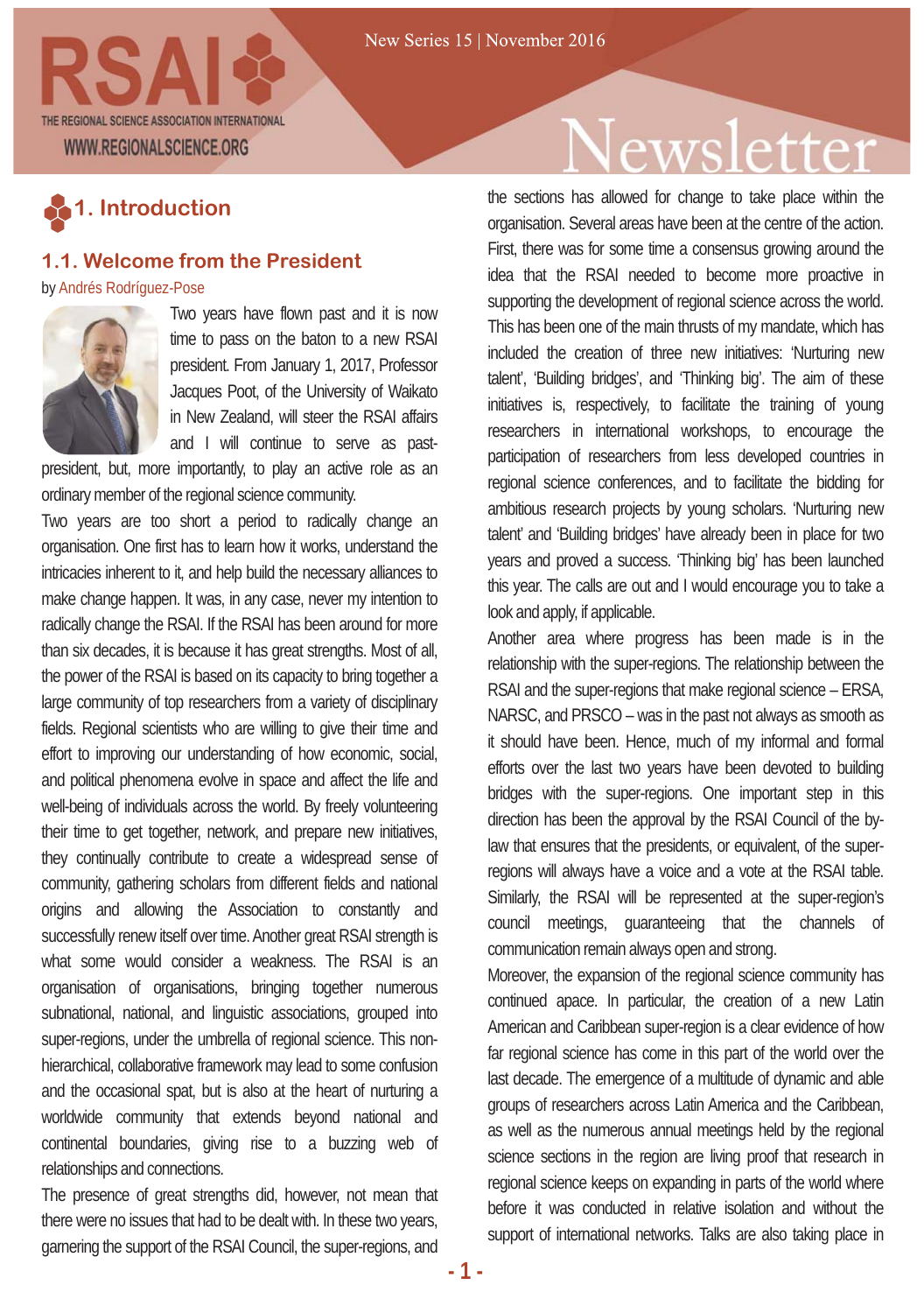

other areas of the world in order to warrant that the regional science community keeps on growing. Testimony of this is the revamping in 2017 of the Indian Regional Science Association, with the prospect of new and exciting RSAI endorsed activities that will take place in India in the near future.

There is, however, considerable work still to be done. The regional science community is as large and diverse as it has ever been. Since becoming a member of the Association, I have seen its conferences grow in numbers and diversity. There are certainly more young people and women at the conferences than once upon a time. The ethnic diversity is also becoming greater. Nevertheless, there is no room for complacency. The number of women, young, and/or ethnically diverse scholars is still limited. There also seems to be a glass ceiling in the representation of these groups in the governing bodies of regional science, in general, and RSAI, in particular. There is a strong need to increase the awareness about this sort of discrimination (see the relevant piece in this newsletter) and to do something about it. And the effort to raise the profile and representation of these groups should not come from the groups themselves but, as stated recently by women regional scientists, from the dominant group – that is, white, middle-aged, academic men. It is this dominant group that needs to raise awareness of these problems and champion change in order to make sure that the regional science community remains a vibrant and dynamic house for all.

These two years have been fantastic and much more rewarding than I originally envisaged. Actively engaging with regional scientists in meetings and conferences across the world has been highly gratifying and inspirational. My respect for all of those who volunteer work and devote considerable amount of their time to regional science has nothing but grown. It would be impossible to mention everyone who has inspired me during my time as president, as I am certain to forget numerous people. But I cannot but underscore the enormous support received by our executive director, Tomaz Dentinho, and by Elisabete Martins at the RSAI office. They are the ones who really make the Association tick, by spending endless hours finding solutions to problems and dealing with website, publishing, finance, and all other issues that emerge on a daily basis. I hope to have been a good successor to the work conducted previously by Jean-Claude Thill and my other predecessors. I leave more humble, wiser, and in awe of much of

# ewsletter

the work I have witnessed and with the certainty that, under the forthcoming steering of Jacques Poot, the RSAI will be in great hands.

Andrés Rodríguez-Pose, *President* RSAI (A.Rodriguez-Pose@lse.ac.uk)

### **1.2. Welcome to the 2016 NARSC Congress**



*Neil Reid* **University of Toledo Executive Director NARSC**







*Haifeng Qian* **University of Iowa NASRC 2016 Program Chair**



*Katherine Nesse* **Seattle Pacific University NARSC 2016 Local Organizer**

On behalf of the North American Regional Science Council and the Mid-Continent Regional Science Association it gives us great pleasure to welcome you to Minneapolis, Minnesota for the 63rd Annual North American Meetings of the Regional Science Association International. With more than 650 regional scientists from across the world in attendance these meetings provide an excellent opportunity to learn about cutting edge research being undertaken by your colleagues. The meetings are also about networking and so we hope that you enjoy not only catching up with old friends but also making new professional acquaintances. Hopefully, these conversations during a coffee break, over a drink at the bar, or over dinner will stimulate new ideas for professional collaborations.

While here please take the opportunity to explore the city of Minneapolis. The city is, of course, home to the Mall of America, one of the world's largest shopping malls. It is only 15 minutes from downtown Minneapolis and with 520 stores, 50 restaurants, an indoor theme park it is great place to do some holiday shopping. If shopping is not one of your favorite activities there are plenty of other things to do and places to visit including The Walker Museum of Art (one of America's largest modern art museums), The Guthrie Theater (the area's largest theater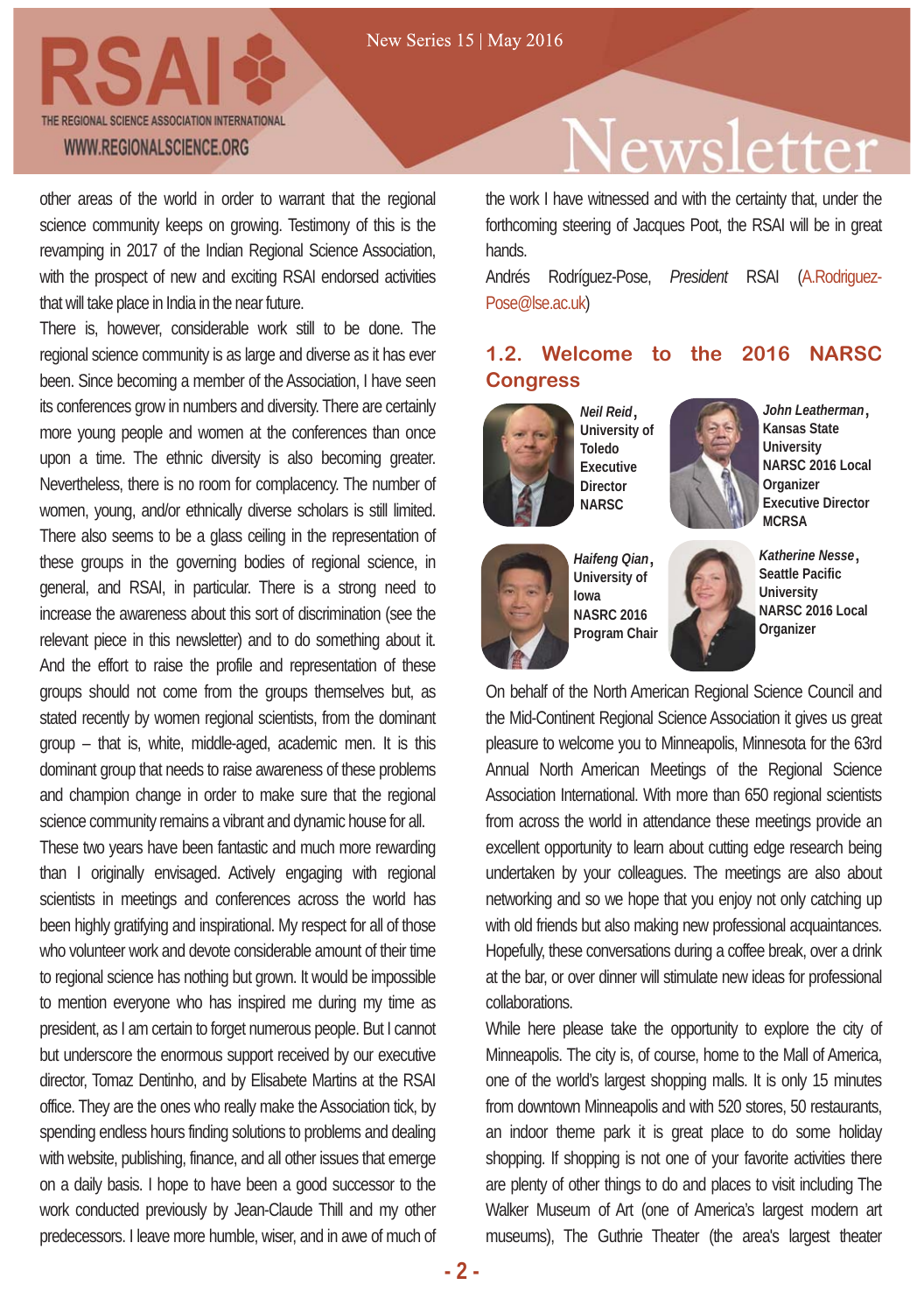

company), and The Minnesota Orchestra. The city also has a vibrant dining and bar scene with something for every taste and budget. Please visit www.minneapolis.org for a comprehensive list of things to do in Minneapolis. Most of the city's attractions are easily accessible by Metro Transit, which provides both Light Rail Transit and public bus service within the Minneapolis metropolitan area.

In addition to the above attractions NARSC invites you to tour Minneapolis by Bike. The tour will start at 3:00pm on Saturday, November 12. The 1.5 hour "City Loop" tour will cover the downtown area and will focus on the development of the city, industry and recent changes. The tour cost is \$39.50 (includes bicycle with helmet with speakers). To register please go to the NARSC website and click on the News and Announcement icon to access the tour registration link.

Please enjoy the conference and your visit to Minneapolis. We look forward to seeing you.

#### **1.3. Welcome from the Editors**

by Andrea Caragliu (andrea.caragliu@polimi.it) and Graham Clarke (G.P.Clarke@leeds.ac.uk)





Dear all, We are happy to host so many interesting contributions in

this issue of the Newsletter. RSAI activities thrive as usual, and while this Newsletter will reach you in Minneapolis, MN for the 63rd NARSC Congress, we hope you will find some time to read it. The

major topic we cover in this Newsletter is a debate on current issues in land rent policy. Martìm Smolka (Lincoln Institute), Paul Cheshire (London School of Economics) and Roberto Camagni (Politecnico di Milano) guide us through the intricacies associated with land rent policy. They deal with how this peculiar (and important topic for regional scientists) type of rent emerges, how and why new construction should be regulated (or not), and how

# ewsletter

the profits of the rentier can be taxed so that the value generated in transforming the environment truly becomes public.

We then fly to Paris to meet the research group dealing with proximity at University Paris Saclay, Agroparistech. André Torre tells us all about how the group was formed early in the 1990s and the way their contribution to proximity economics provided an interesting niche for them to study.

Further, we have the honour to have Jacques Poot describe his career achievements in the usual 'Meet the Fellows' column. Jacques is President Elect of the RSAI and we believe this is a nice introduction to him for the few of you who do not know him personally.

Lastly, this issue hosts two interesting letters to the editors. In the first, eminent women regional scientists discuss the extent of the gender bias in our discipline while proposing some possible solutions; in the second, Vijay Pandey tells us about the perspectives of Regional Science in India.

We both wish you all a good read, and fruitful sessions in Minneapolis and elsewhere this year.

### **2. News from the RSAI Council**

#### **2.1 Major events Report on the Ph.D workshop in Regional Science – "Nurturing new talent"**

by Daniela Constantin, Director of PROMAR (daniela.constantin@maa.ase.ro)

On May 19-20, 2016 the PhD Workshop in Regional Science entitled "Nurturing New Talent" took place at the Bucharest University of Economic Studies (BUES), Romania. It was supported by the Regional Science Association International and organised by the Romanian Regional Science Association



(RRSA) in collaboration with the Faculty of Administration and Public Management (FAPM) of BUES.

The workshop started with the Opening Ceremony in the Aula Magna of the BUES. After the "Gaudeamus Igitur" hymn,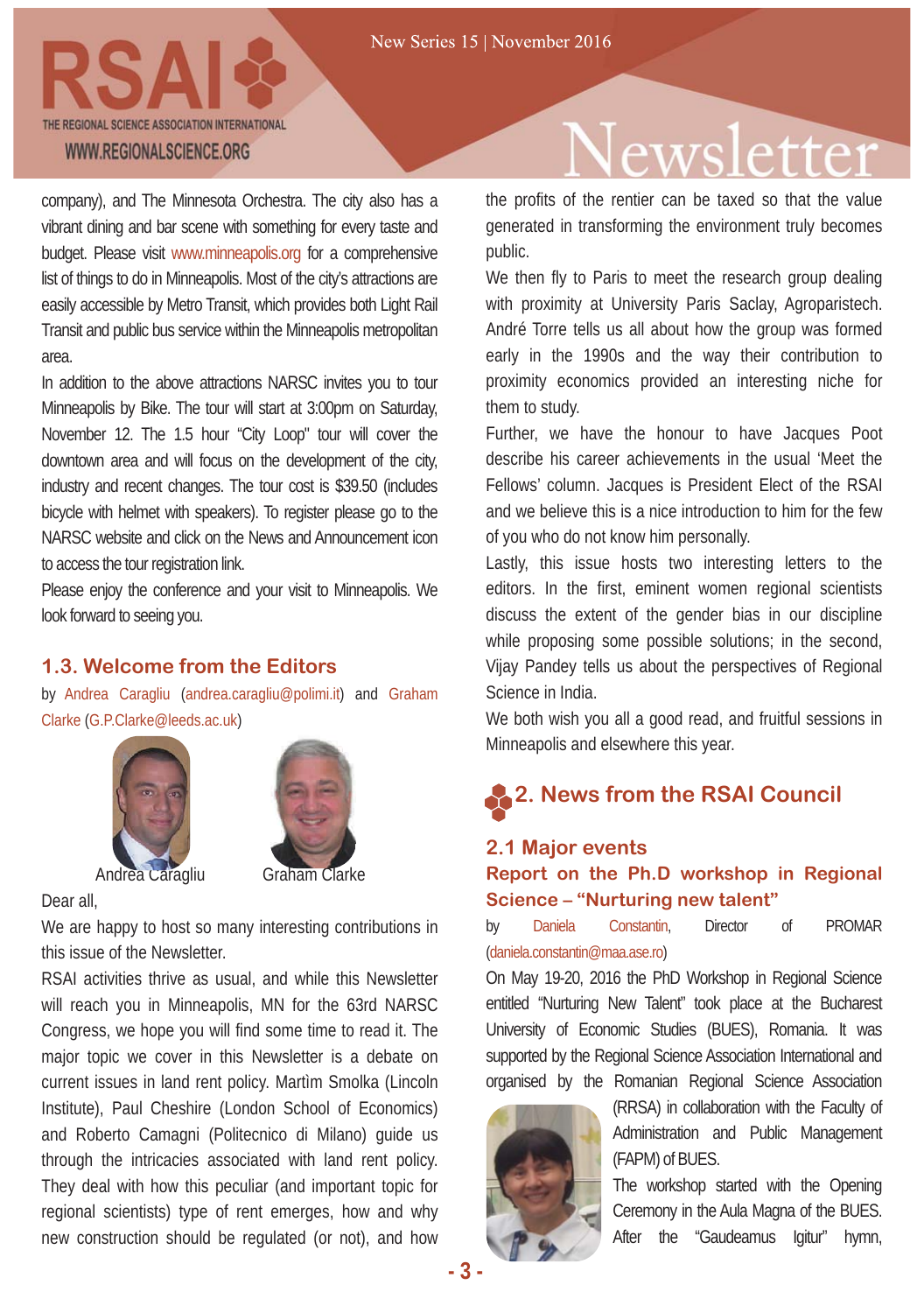

speeches were delivered by the local organisers – Prof.Dr. Nicolae Istudor, Rector of the Bucharest University of Economic Studies (represented by Prof. Dr. Dorel Mihai Paraschiv – Vice-Rector) and Prof.Dr. Elvira Nica, Dean of the Faculty of Administration and Public Management, by Prof.Dr. Daniela L. Constantin, President of the Romanian Regional Science Association as well as by Prof.Dr. Andrés Rodriguez-Pose, President of the Regional Science Association International.

Two Plenary Sessions hosted four outstanding keynote speeches delivered by Prof.Dr. Andrés Rodriguez-Pose, London School of Economics, RSAI President, Prof.Dr. Tomaz Dentinho, University of Azores, RSAI Executive Director and Mrs. Aura Raducu, Former Romanian Minister of European Funds – on May 19 and by Prof.Dr. André Torre – INRA and University Paris-Saclay, ERSA Vice-President and member of the RSAI Council – on May 20.



*Nurturing new talent 2016 Workshop in Bucharest*

16 PhD students from Bucharest as well as from other Romanian cities with important academic and research communities (e.g. Timisoara, Iasi, Suceava) presented the preliminary results from their ongoing PhD research in five paper presentation sessions, offering a relevant image of the productive explorations in regional science undertaken by the Romanian young scientists. The keynote speakers as well as Romanian professors acting as PhD advisors, together with scientific researchers – most of them also RRSA members - from Bucharest, Timisoara, Cluj-Napoca, Pitesti and other cities and FAMP professors served as excellent chairs and audience members, stimulating effervescent debates and offering valuable suggestions to the PhD students.

At the Closing Ceremony each PhD student received a certificate of participation signed by the Rector of the Bucharest University

### wsletter

of Economic Studies, the RSAI President and the RRSA President. Also, all PhD students have been urged to apply for RRSA and RSAI membership and have been advised to submit their papers to the Romanian Journal of Regional Science and other regional science-related journals and to participate in the future regional science meetings organised in Romania and abroad.

To conclude, the workshop has been a complete success, the participation of all key actors being gratefully acknowledged. Special thanks go to the RSAI and the local organisers for their invaluable support!

#### **Professor Manfred Fischer awarded the RSAI Founder's Medal**

The highest accolade of the RSAI, the Founder's Medal, was awarded to Prof Manfred Fischer, of the Vienna University of Economics and Business at the ERSA Congress in Vienna in August 2016. The medal is awarded every four years to scholars who have made significant lifelong contributions to regional science. The committee, presided by Dr Emmanouil Tranos, recognised Professors Fischer's capacity to push the scientific boundaries in the fields of mathematical and statistical modelling, methods and techniques in regional science, spatial econometrics and spatial analysis.



*Professor Fischer being awarded the Founder's Medal by RSAI president Andrés Rodríguez-Pose*

Professor Manfred Fischer joins a long list of awardees going back to 1978 that includes the likes of Walter Isard, Martin Beckmann, William Alonso, Jean Paelinck, David Boyce, Peter Nijkamp, Antoine Bailly, and Arthur Getis.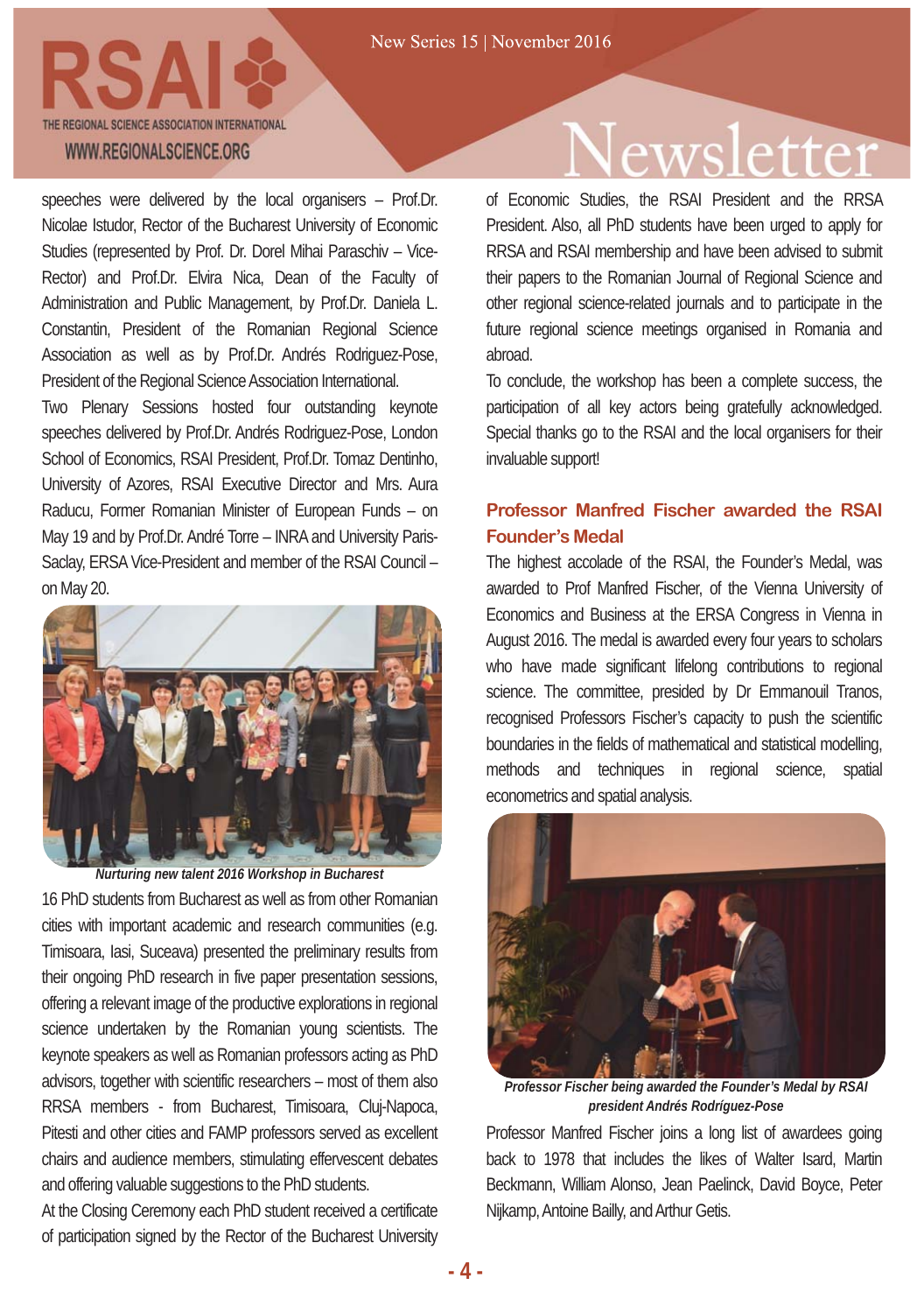

#### **2.2 ANZRSAI network linking with other "southern cone" sections**

by Robyn Eversole, University of Tasmania, Australia (robyn.eversole@utas.edu.au)

The Sustainable Regions Applied Research Network (SRARN) is a new international research network dedicated to addressing practical development challenges in rural regions. In its first phase, SRARN will connect researchers and research



groups in Australia, Chile, and Argentina around sustainable regional development issues of common interest. These researchers already work closely with stakeholders in their own regions; the new network aims to stimulate international collaboration and knowledge partnering to grow the impact of their work. SRARN is supported by the Australian Government through the Council on Australia Latin America Relations (COALAR) of the Department of Foreign Affairs and Trade; RSAI is a project partner. Those interested in further information about the Network, including how to join and upcoming events, should contact Robyn Eversole, President of the Australia and New Zealand Regional Science Association (ANZRSAI) and SRARN Coordinator (robyn.eversole@utas.edu.au).

### **3. Current issues in land rent policy**

#### **3.1 Value Capture: The Latin American Toolbox**

by Martim O. Smolka, Lincoln Institute of Land Policy, Cambridge MA (msmolka@lincolninst.edu)

Conventional fiscal policies largely neglect the fact that the costs of providing urban infrastructure and services are public, but their benefits are private. The notion of value capture is to mobilize, for the benefit of the community at large, some or all of the windfall income that landowners gain



from public investments and by changes in administrative norms and regulations that raise the value of their properties.

# wsletter

Although precedents can be found as early as the 16th century, and there have been isolated or unsystematic experiences in many jurisdictions since then, discussions about the need for urban policies that would provide for value capture began in some countries in the 1970s. But it was only in the late 1990s that a significant number of nations enacted this type of legislation. Colombia took the lead with passage of Law 388 in 1997, soon followed by Brazil with its Statute of the Cities legislation in 2001. Since then, Uruguay approved value capture provisions in 2008 and Ecuador in 2010. Peru is now in the process of sending its law (SEDATU) to the congress, while Guatemala and Chile are currently conducting high-level national debates on how the legislation should be formulated.

#### **Windfalls to Landowners from Urbanization**

The need for capturing the value generated by urban land transformations stems from the fact that landowners in Latin America often reap huge increases in unearned income from a variety of public projects or the easing of zoning and other restrictions. A few examples in this sense:

• Consistently in the region as a whole, conversion of rural land to urban use typically raises parcel prices by more than 400 percent (Bouillon 2012).

• In São Paulo's high-end areas, the value that developers are willing to pay for the right to build at a floor area ratio (FAR) of two or three (rather than the basic FAR of one) is well over US\$500 per square meter (Sandroni 2011).

• In Rio de Janeiro, the markup for developing new land at the low-income urban periphery is huge, with fully serviced land selling for US\$145 per square meter compared with an investment of just \$10–35 per square meter (Vetter et al. 2011).

• Even the expectation of new public investments can boost prices. In Cali, Colombia, announcement of a future low-income housing project lifted the per-square-meter price of land in the area by a factor of eight within a year and a half (Bonilla and Loaiza 2006).

#### **Land-Based Financing Tools**

Value capture turns land into a major potential revenue source for municipalities, improving their ability to meet public expenditures as well as manage urban growth and promote greater social integration. Depending on the legal frameworks within which they operate, local governments have an opportunity to tap this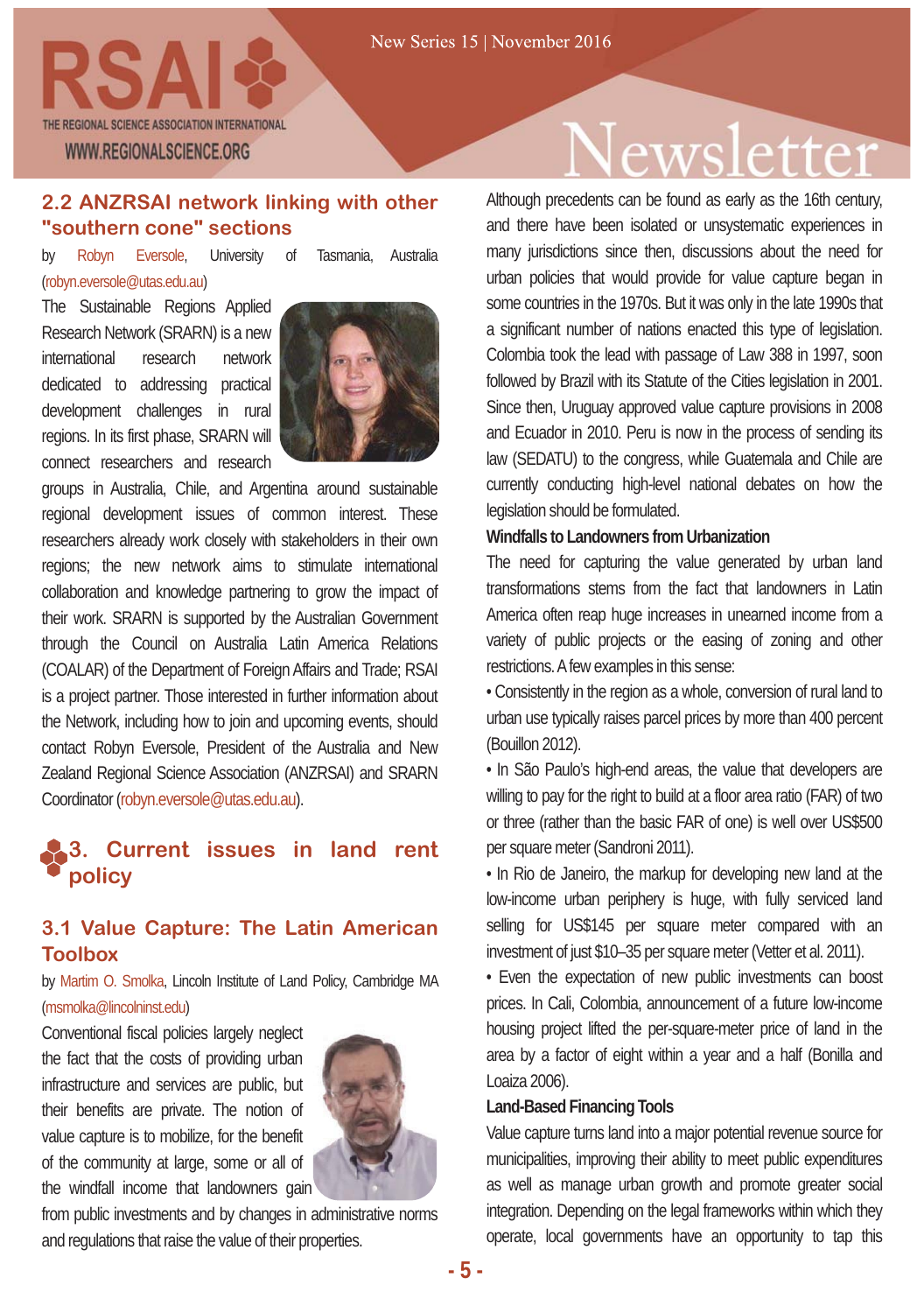

fundamental resource using a variety of land-based financing tools (LBFTs).

*Betterment contributions:* These charges or fees are imposed on property owners to defray the cost of a public improvement or service from which they specifically benefit. In the United States, these charges are known as special assessments. Use of betterment contributions came back into common use in Latin America, with over \$1.7 billion collected in the eight largest cities in 2007–2012. Bogotá alone supported a public works program for 2005–2016 from contributions worth about \$1 billion (Borrero, Durán, Hernández, and Montaña 2011). In Medellin, betterment levies are paying for more than half of the road grid (Garcia Bolivar 2012).

*Charges for building rights:* Building rights charges recover the land value increment resulting from development rights over and above an established baseline. Over time, the charges have evolved from the more ad hoc manner of exactions into one where the fees are calculated according to predefined criteria and apply to all properties in the city or in a well-defined zone based on the master plan. The instrument that regulates charges for additional building rights in Brazil (Outorga Onerosa do Direito de Construir, OODC) is based on the notion that the landowner's right is limited to a basic floor area ratio and imposes a charge for the right to develop land at higher densities. It also applies to other types of changes yielding more profitable land use options, such as conversions from rural to urban uses or the rezoning of areas for renovation or commercial uses. In 2013, São Paulo distributed about US\$130 million in OODC payments to finance projects that included bus terminals, transportation corridors, parks and green areas, slum regularization, historical preservation, and drainage.



### ewsletter

**AuctioningAdditional Building Rights**

Brazil's Certificates of Additional Potential Construction Bonds (CEPACs) provide an ingenious solution for valuing additional building rights by basing the charges on the amount that developers are willing to pay in a competitive market. CEPACs are issued by the municipality, regulated by the Comissão de Valores Mobiliários (the equivalent of the Securities and Exchange Commission), and auctioned on the São Paulo Stock Exchange. The bonds are used in large-scale Urban Operations (UO) in rezoned areas that require improved infrastructure, with revenues resulting from the sales of building rights reverting to the UO area. In only two UOs (Faria Lima and Agua Espraiada), the CEPAC auction raised in excess of US\$2.5 billion. These revenues were used to defray the costs of transit improvements as well as redevelopment of the Jardim Edith slum and construction of an iconic bridge that cost over \$100 million.



*Jardim Edith slum residents were relocated to a new building in the same area using \$57 million in funds raised by CEPACs.*

*Exactions:* Exactions are cash or in-kind contributions and other types of charges for extraordinary building rights, with compensation negotiated directly with municipal authorities. Under the Law on Fair Access to Habitat enacted in 2012 in the Province of Buenos Aires, Argentina, the municipality of Trenque Lauquen amassed about 100 hectares of land to urbanize. In combination with the funds collected from 10 percent of the land value increment generated by urban development of more than 5,000 square meters, these exactions are enabling the municipality to address the majority of its annual affordable housing needs.

*Land banking and Land leasing:* Under land banking, the municipality acquires and holds large tracts of land in order to control their use and prevent speculation. Upon sale or lease of banked land, the municipality captures the land value increment resulting from public investments or market forces. In the 1980s and 1990s, the administration of Aguascalientes, Mexico, acquired land through expropriation and other negotiations to

*FAR – Floor Area Ratio*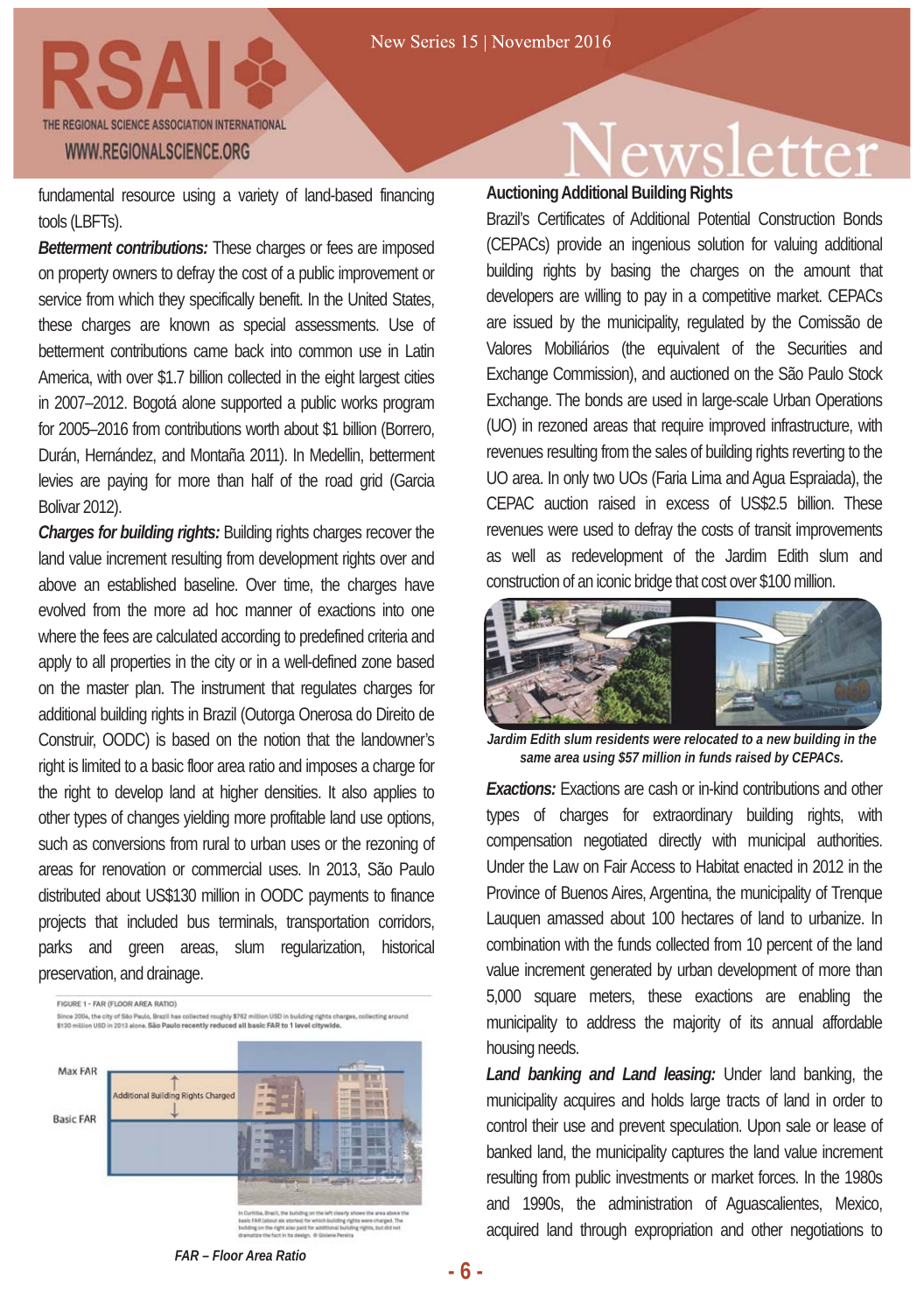provide an alternative to informal settlements while also imposing sanctions on pirate subdivisions (Jiménez Huerta 2013).

*Land readjustment:* This scheme requires contributions of land by local owners to an entity that then uses (sells) the contributions to finance the cost of infrastructure and services. These investments, in turn, increase the value of all properties in the area. Participants in land readjustment initiatives assume the risk that the increase in land values from urbanization will more than compensate for the reduction in their individual holdings. The Simesa project in Medellín, an area of about 30 hectares, was originally owned by a steel mill and other smaller factories. Using land readjustment, the area was transformed into a fully selffunded residential complex on 13 plots, with 37 percent of the land set aside for parks, green zones, and streets.

*Property taxation:* Any tax on land value is a form of value capture insofar as much of that value results from accumulated public actions and investments. It follows that the property tax captures some value increase since it applies to both buildings and land. To pay for a new 40-kilometer subway line in Buenos Aires that would double the existing capacity, Law 23.514 of 1987 created a special fund financed with a 5 percent increase in property taxes for all city residents, plus another 2.4 percent surcharge for residents living within 400 meters of the stations (Cuenya et al. 2003).

*Transfers of development rights:* Transfers of development rights (TDRs) are in-kind compensation by the municipality to owners for constraints on building rights (e.g., historic preservation or environmental conservation), or when owners surrender some of their land for a public project such as widening a road, creating a park, or rehabilitating a slum. These rights can be sold to third parties or used directly in developments in predefined areas. The city of Porto Alegre, Brazil, used such rights to compensate owners releasing part or all of their property to make room for a new avenue crossing the city.

#### **References**

Bouillon, C. 2012. Room for development: Housing markets in Latin America and the Caribbean. Hampshire, UK: Palgrave Macmillan Ltd. Cuenya, B., et al. 2003. Relevamiento de métodos e instrumentos para la ponderación y recuperación de plusvalías urbanas generadas por la acción pública municipal. Buenos Aires, Argentina: CONICET and CEUR.

### ettei

García Bolivar, L. 2012. La contribucion de valorización en la ciudad de Medellín. Paper presented at the Simposio técnicas y modelos sobre contribución de valorización, Bogotá.

Jiménez Huerta, E. 2013. Conformación de reservas territoriales en Aguascalientes como eje central para prevenir la informalidad. Paper presented at the Foro Latinoamericano sobre Instrumentos Notables de Intervención Urbana, Quito, Ecuador.

Ochoa, B., et al. 2011. Evaluating the practice of betterment levies in Colombia. Working Paper. Cambridge, MA: Lincoln Institute of Land Policy.

Otoya, B., and L. and J. Loaiza. 2006. Application of new land value capture instruments in Colombia. Working Paper. Cambridge, MA: Lincoln Institute of Land Policy.

Sandroni, P. 2011. Urban value capture in São Paulo using a two-part approach: Created land and sale of building rights. Working Paper. Cambridge, MA: Lincoln Institute of Land Policy.

Vetter, D., R. Massena, and M. Vetter. 2011. Land values and the affordability of lower-income housing. Internal report. Land Markets in Latin American and Caribbean Cities project of the Latin American and Caribbean Research Network and Inter-American Development Bank.

### **3.2 Land markets: market failure, policy failure – which dominates, where?**

by Paul Cheshire, London School of Economics (P.Cheshire@lse.ac.uk)

There are good reasons for regulating land markets. They suffer from endemic problems of 'market failure' in the classic sense used by economists. Occasionally there is monopoly, for example, in the process of site assembly especially for transport infrastructure. That is why we have



'compulsory purchase' or 'eminent domain'. As elementary urban economics teaches us the value of any parcel of land depends on the uses of all near-by parcels: and often such uses generate externalities (impacts not reflected in prices paid by the owner who generates the effect). Above all in land use there are critical issues of public goods: goods from which no revenues can be derived. The most obvious would be parks, wilderness areas, habitats or historic buildings but perhaps the most important is to supply land for public, especially transport, infrastructure: not just for the now but for the foreseeable future to allow cities to grow. In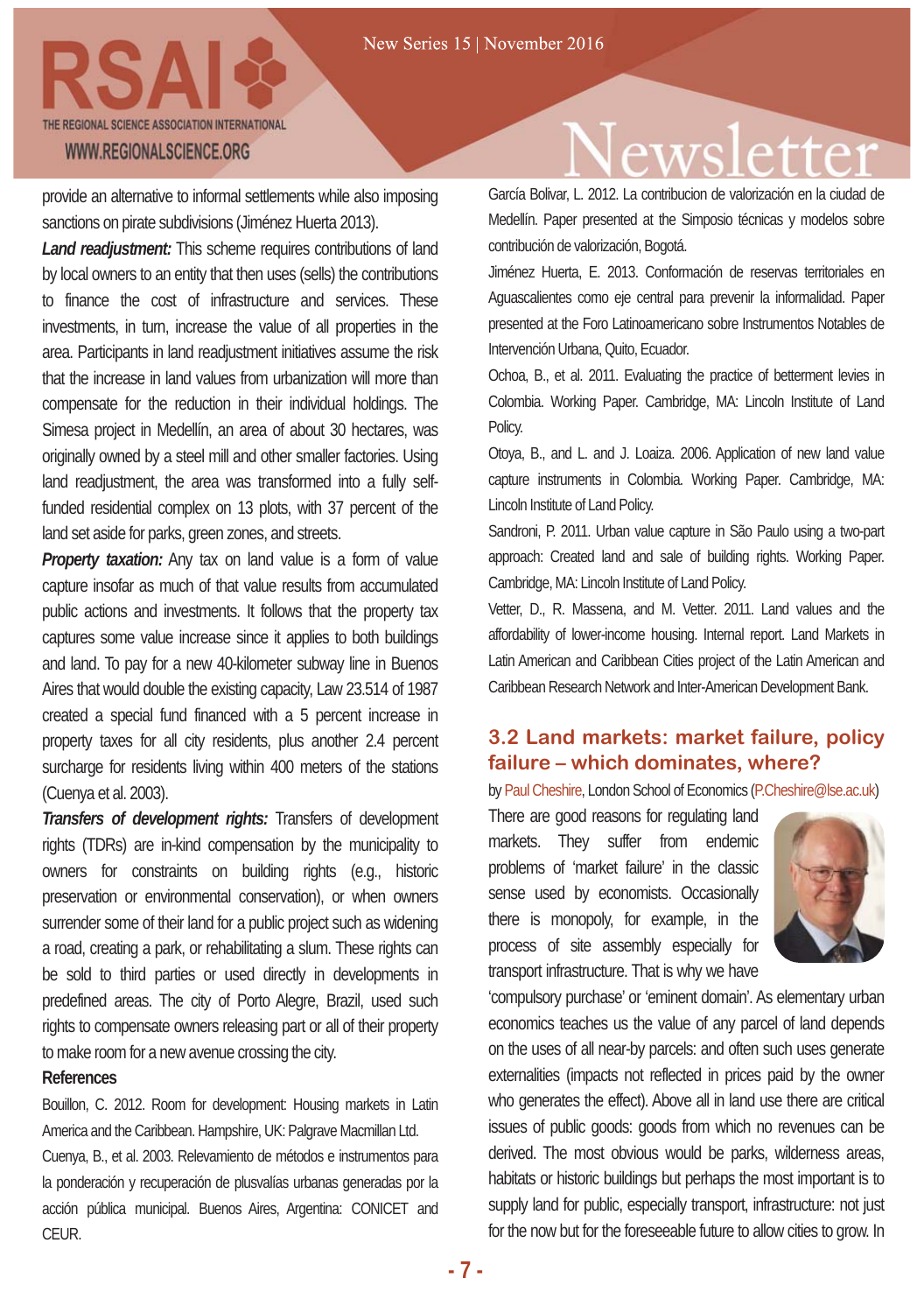

rich countries we need to safeguard land for highways and high capacity public transit and for their expansion to accommodate growth. This issue is even more significant in developing countries. The failure to safeguard land for public use– often coupled with growth constraints in the central municipalities – is a major cause of informal development; once established this makes organising efficient urban expansion problematic.

The common form of land use regulation is 'planning' or 'zoning'. There is, however, a chasm between regulation or planning to get land markets to deliver something closer to the social optimum and the restriction of the supply of space. Policy may increase the public good by preventing development in environmentally valuable areas or preserving scenic landscapes; certainly by stopping building on urban parks. But as has been shown with increasing persuasiveness over the last 20 years, policy in many countries – the UK, USA, Canada or New Zealand to name just a few – has gone far beyond that. It has rationed or constrained the supply of space for little or no social or environmental gain but at great cost.

The crisis of housing affordability in Britain, for example, with its epicentre in London, is largely the result of restricting the supply of space for now 60 years – since Greenbelts were established around most large cities with the sole purpose of preventing development (Cheshire et al., 2014). They sound environmentally cuddly – they are green after all. But they have no environmental rationale and almost certainly increase average commuting distances; most Greenbelt land is privately owned and the biggest single use is environmentally damaging intensive arable. More restrictive local planning also increases average commutes. We (Cheshire et al., 2016) recently found a one Std. Dev. increase in local restrictiveness increased the length of commute by 8.5%. Hilber and Vermeulen (2016) found that if, since 1979, the most restrictive local jurisdiction had been as flexible as the least restrictive, house prices in it would have been 35% lower.

It is not just that in Britain we cannot build outwards (£18bn spent on Crossrail but no additional houses near any of those greenbelted, Home Counties communities suddenly transported to within an easy commute of the highest paying jobs in Europe); it is almost impossible to build up either. Some London Boroughs, like Islington, have blanket bans on any building over 7 stories almost anywhere; 75% of the surface of Westminster is a

### wsletter

Conservation Area (as is much of other inner London Boroughs) and one of the eight protected sight lines of St Pauls extend 16kms to Richmond; another to an oak tree on Hampstead heath. No wonder London is such a low rise city. Some people may like it like that but it comes at great cost and the skyline of Manhattan or Hong Kong has its attractions.

The effects of restricting space is cumulative over time because new building is always a small fraction of the stock. It affects the costs of office space – in a 2008 paper Cheshire & Hilber showed that the 'regulatory tax' measure – the mark-up of the price of office space compared to its costs of construction - averaged over five years was up to 800% in London's West End. The effects on housing are most dramatically revealed in how much the price of land increases if building permission can be got. In the northern fringes of London farmland is about £20k per hectare; but if you could build on it then the price would be maybe 750 times higher - £15m per hectare. The increase around Oxford, where houses cost more relative to incomes than anywhere else in England, would not be very much less.

The result is rapidly falling home ownership amongst the young and a substantial redistribution from the young to the old and from poor to rich. The latest English Housing Survey showed a continuing rise in age for first time buyers with the proportion of 25 to 34 year old owner occupiers falling from 59 to 36% over 10 years; and for the first time ever, more owner occupiers did not have mortgages than did. Our policies also generate a serious misallocation of both scarce land and housing. We build houses not where they are most socially valuable – near jobs – but where restrictions allow. Over the past decade more than twice as many houses have been built in Barnsley and Doncaster than in Oxford and Cambridge (Cheshire, 2014). The lack of competition from housing means we have a gross over-supply of golf courses (just within the GLA area there is an area of golf courses that would cover Kensington & Chelsea twice over) and grazing for horses.

The problems of the British housing market (or those of New Zealand or the coastal areas of the USA) result from policy failure not market failure. What is needed is for land supply to respond to economic demand (but of course take account of environmental value) and for local communities to be provided with enough incentive from land value uplift for them to welcome development rather than resist it as if life itself were at stake.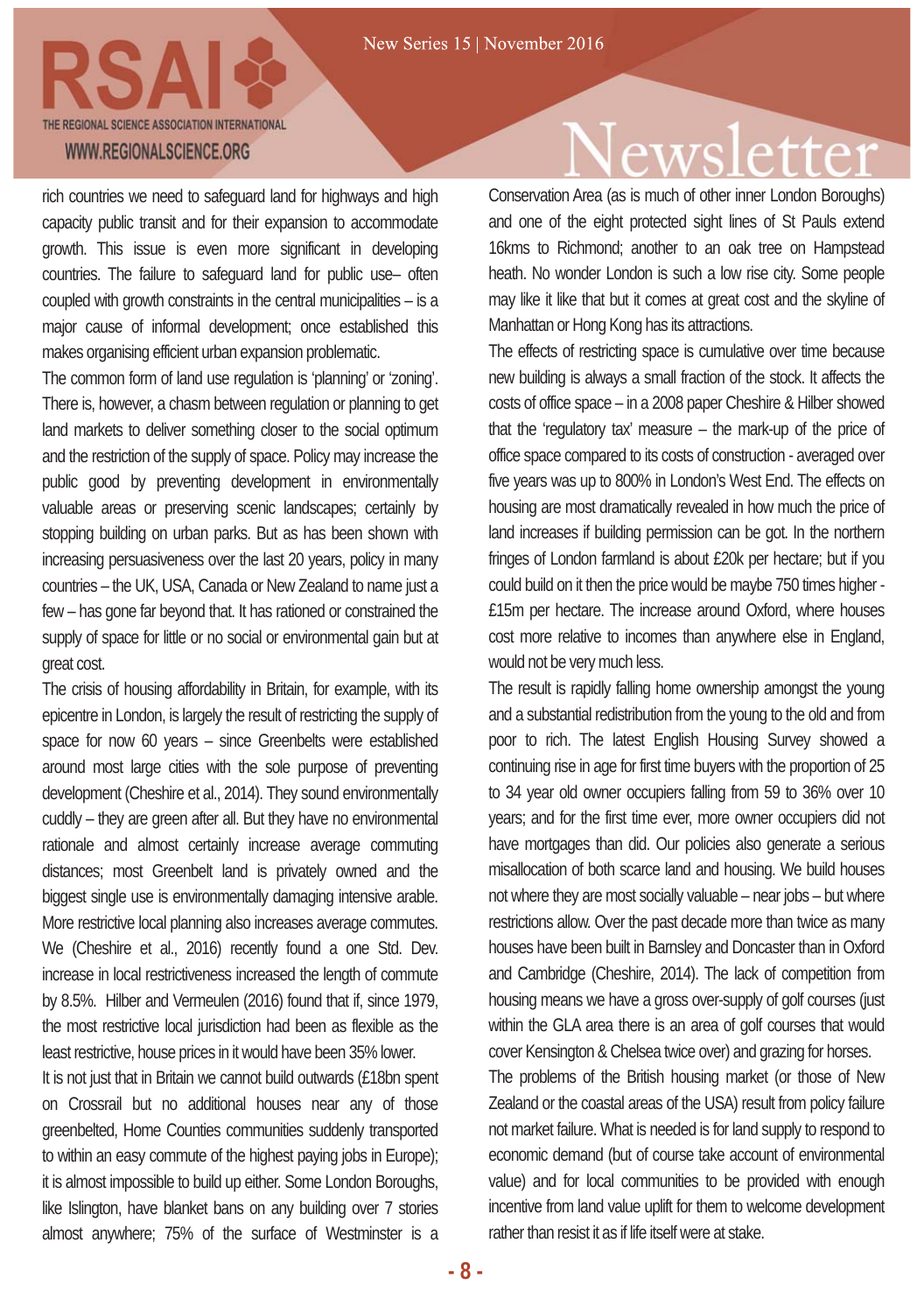

#### **References**

Cheshire, (2014) 'Turning houses into gold: don't blame the foreigners, it's we Brits who did it', CentrePiece, Spring.

Cheshire, P., C.A.L. Hilber (2008) 'Office Space Supply Restrictions in Britain: The Political Economy of Market Revenge' Economic Journal, 118, (June) F185-F221.

Cheshire, P., C.A.L. Hilber and H.R.A.Koster (2016) Empty homes, longer commutes: the unintended consequences of more restrictive local planning, mimeo.

Cheshire, P. M. Nathan and H.G. Overman (2014) Urban Economics and Urban Policy: Challenging Conventional Policy Wisdom, Edward Elgar.

English **Housing Survey** https://www.gov.uk/government/collections/english-housing-survey Hilber, C.A.L. and W. Vermeulen (2016) 'The Impact of Supply Constraints on House Prices in England', Economic Journal 126(591),

### **3.3 Why a taxation on development**

#### **rents?**

358-405.

#### by Roberto Camagni, Politecnico di Milano

Cities are large collective goods created through public and private investment decisions, providing advantages in terms of citizens' well-being and efficiency of production activities. As a consequence, the economic value of their single parts – places or urban spaces – is not determined by individual action, but by collective action external to the individual actor: as all classical economists maintained, urban land values depend on the "*overall development of society*".

Land and property values are the counterpart of real advantages that can be obtained from locating new economic or residential activities



within the city: advantages of internal and external accessibility, availability of public goods and services, agglomeration of numerous complementary activities, enhanced by an efficacious and far-sighted urban planning and by the presence of a shared, collective project for the city. As a consequence, the private

### wsletter

acquisition of the monetary counterpart of these advantages by land-owners in the form of rents was considered by classical economists – but also by many neoclassical economists at the beginning of last century – as a "non-earned income" that should be adequately taxed. Alfred Marshall, following Smith, went so far as to claim that a 100% taxation on land rents would have certainly produced huge political effects, but in economic terms *"the vigour of industry and accumulation need not have been impaired*" (Principles, Book VI, ch. 9, Sect. 351) - a sentence recalling georgism, that curiously was dropped by Marshall himself in late editions.

In present days, a taxation of land rent is not generally pursued by governments in its smooth and continuous manifestations but rather when it appears in sudden, one-shot and relevant ways as a consequence of changes in land uses, real estate developments or as a direct effect of new, specific public investments. Value 'recapture' and value 'sharing' on 'betterments' (UK) or 'windfalls' (US) are pursued with different intensities in time and space in advanced countries and increasingly in some developing countries like Colombia and India. In fact, the issue is highly politically sensitive, but increasingly felt as central in the contrast of private and public corruption. In some cases, like in Italy, rent on urban transformation was traditionally assured a condition of fiscal paradise by legislation and practice, with the effect of drawing savings and investments out of the manufacturing sector. In Europe, Anglo-Saxon countries are at the forefront in rent taxation: in the UK, according to Allan Evans, taxation on planning gains can nowadays reach 40%, being much higher in previous after-war periods; in Germany, in the most advanced and imitated 'Munich way', local taxation is as high as 30% of the total market value of the urban transformation. In France a lower but still relevant share is reached through private-public negotiation, but only on large development operations; this share might be estimated to be 15-18% of total market values (10-12% in Spain and 4-7% in Italy).

In the short term, the distribution between the private and the public spheres of surplus values generated by urban transformation certainly represents a zero-sum game, implying a difficult and tough bargaining process, where public authorities may easily succumb as a consequence of information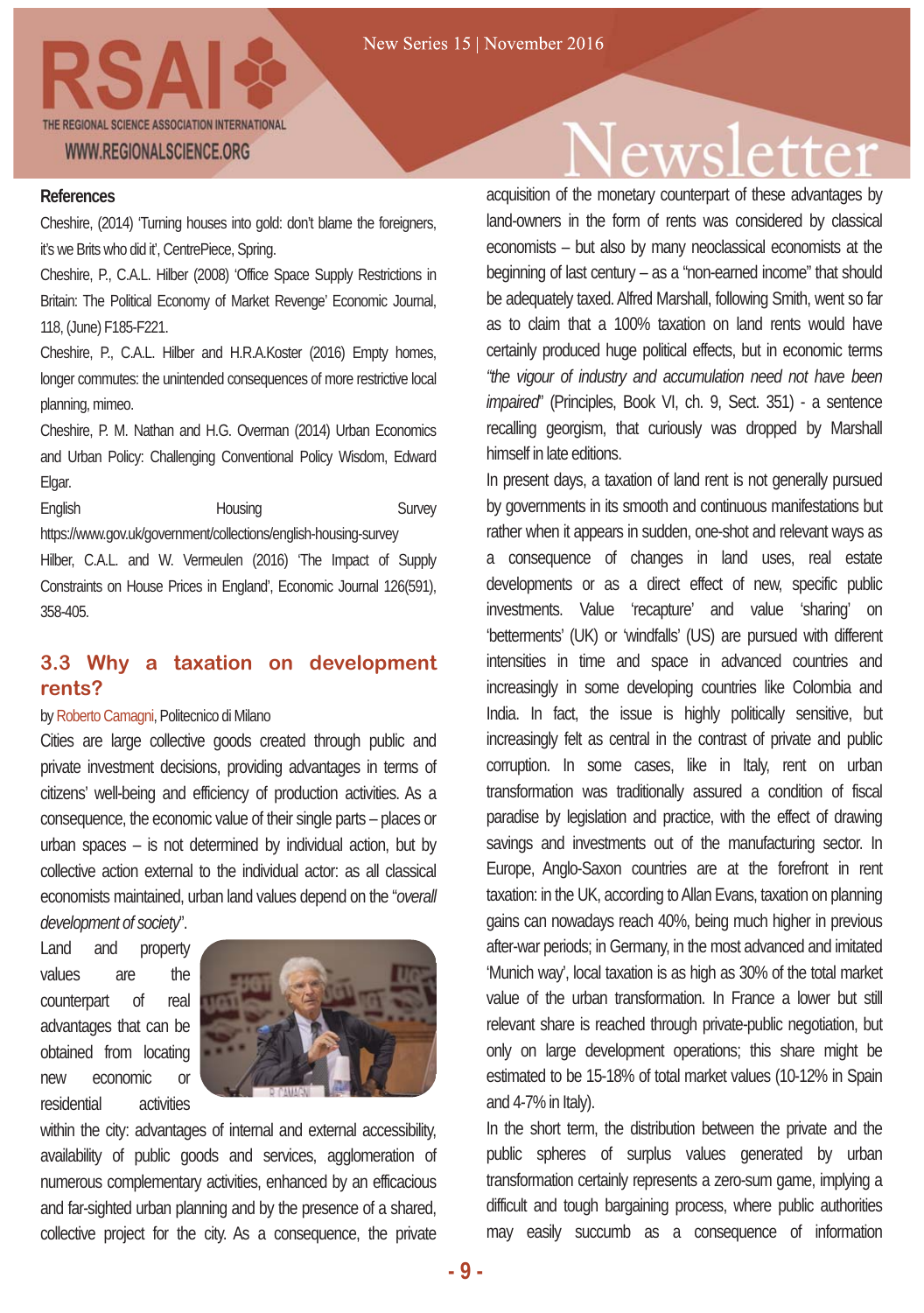

asymmetries, lack of sufficient incentives for public officials, lack of the requisite skills in public administrations in many countries, fuzzy legislation on taxation levels and pervasive nontransparency. But in the long term, the game could turn into a positive-sum one, if the share of recaptured land rents is channeled towards urban infrastructure improvement and enhanced livability services: a virtuous cycle of continuous urban wellbeing, competitiveness and growth may be triggered, turning the game into a win-win one.

A further economic rationale for rent taxation resides in the fact that the private appropriation of surplus values by land-lords happens not just at the expense of public budgets – deeply involved in investments, services and urban maintenance – but also at the expense of private productive classes (on profits) as surpluses can only appear thanks to industrial innovations, general development and increasing citizens demand.

On the juridical side too, many justifications were produced in many countries in favour of a taxation of capital gains and real estate surplus values. The British legal system, established with the Town and Country Planning Act 1947, removed the right to land development from the bundle of ownership rights, stating that the entitlement to development should come from a permission granted by the state or the local authority. In more recent years, development permits are assigned through complex planning agreements implying the possibility for the administration to recover 'planning gains' in kind rather than only in cash, through the direct provision of extra benefits for the area by the private party – beyond the necessary physical precondition for the functionality of the estate developments.

In Spain the new Constitution, art. 47, prefers a more direct, transparent and generalized obligation to a case-by-case solution through public-private negotiation: "the community and the local public administration will participate in the surplus values generated by the planning action of public bodies." Many Latin American Constitutions include a similar principle for equity and income distribution reasons: no citizen should accumulate wealth that does not result from his own effort – "*no enriquecimiento sin justa causa*".

In other cases where recapture of surplus values has never been explicitly accepted, a different rationale is given for some form of taxation of real estate development: impact fees imposed on the

### ewsletter

developer (US) to recover the public costs for the provision of public goods and infrastructure directly linked to the development scheme ("recoupment") or as a counterpart to the spatial and environmental impacts of the scheme itself – on traffic, on demand for local public services, on depletion of some commons. This justification comes close to a traditional claim of planning, namely the need to provide or reconstruct public goods – natural, semi-natural or built – endangered by physical expansion of settlements: a sustainability justification which adds to an equity justification.

All the previous justifications – of an economic, juridical or ethical nature – hold a superior relevance in times, as the present ones, characterized by difficulties in public finance, collapse of public investments particularly on cities and necessity of relaunching solidarity, sustainability and competitiveness in our cities.

#### **References**

Marshall, A. (1920). "Principles of Economics", London (UK): Macmillan and Co, 8th ed.

### **4. Centres of Regional Science: Proximity team, University Paris Saclay, Agroparistech, INRA**

#### by André Torre, Agroparistech (torre@agroparistech.fr)

Our history started in 1999, when André Torre came to Paris as an appointed full professor, and integrated the SAD-APT laboratory in Agroparistech (the main French School of engineers in environment and agronomy science) and INRA (the large public body devoted to studies about agriculture, agri-business and rural areas). Previously, he had spent some years at the University of Sophia Antipolis as an assistant professor, working on the creation and the diffusion of technology and high tech innovations at the local level, using input-output techniques and industrial economics methodologies, and then four years in Corsica working on local development. There existed a tradition of research about geography and territory in the Paris team, but André rapidly decided to start multidisciplinary research on Regional Science and to launch a new team devoted to the works on proximity relations as well as cooperative and noncooperative behaviors at the local level.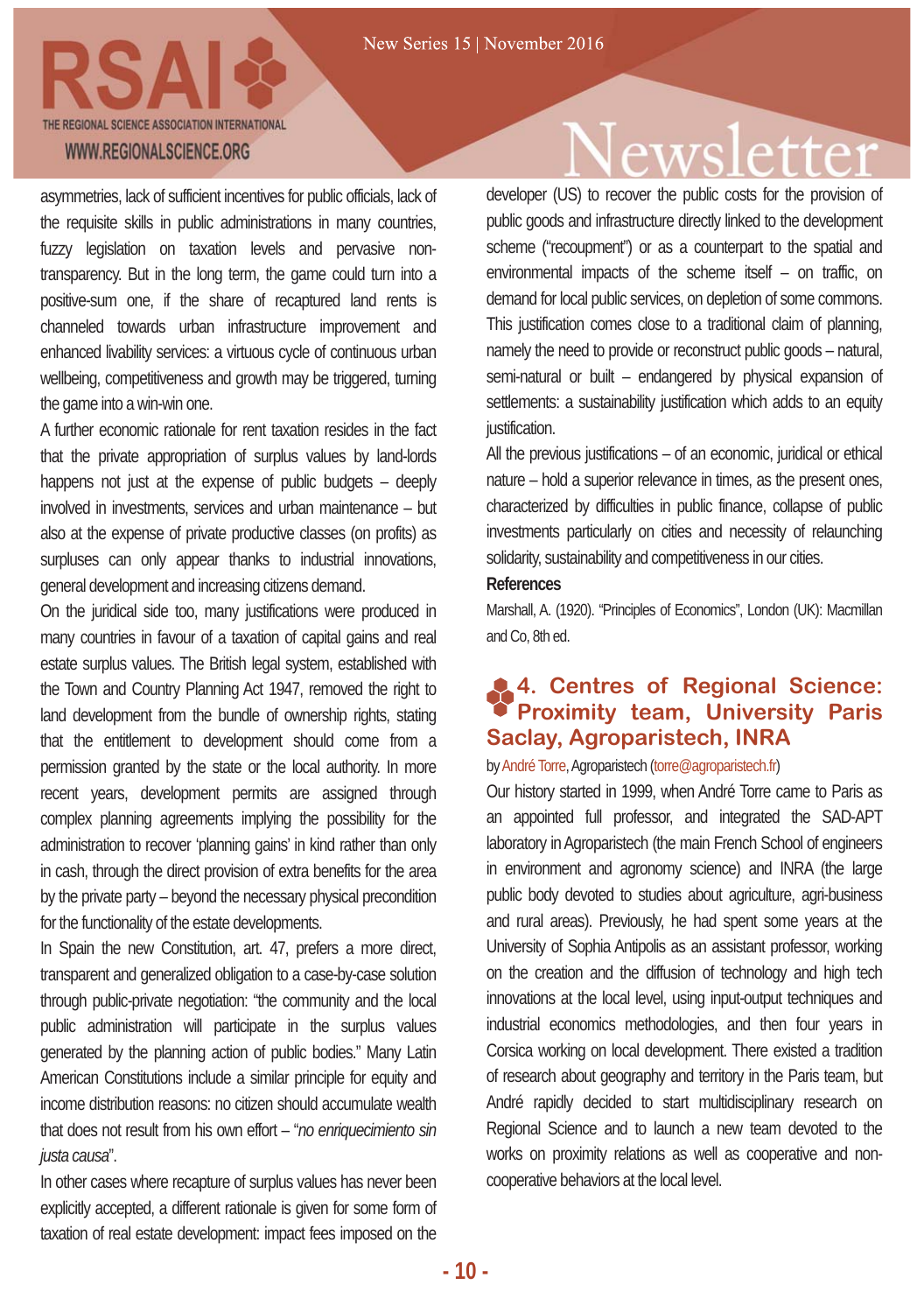

Step by step, he was joined by young researchers and PhD students, and the team developed its own methodological framework. Now it has a stabilized but is still a growing configuration (two new women assistant professors are joining it this autumn), involving around 20 tenured researchers and about 15 doc and post-doc and a few associated researchers or professors. They are mainly economists and sociologists, with a few geographers and planners. The team is now led by Romain Melot (assistant Professor in Sociology) and Frederic Wallet (assistant Professor in Economics). It involves well known scholars in the field like Jean-Baptiste Traversac (assistant Professor in Economics), Maryline Filippi (Professor in Economics), Florence Pinton (Professor in Sociology) or Emmanuel Raynaud (Professor in Economics)…

The team hosts the two main French speaking Journals in the field of Regional Science, namely the Revue d'Economie Régionale et Urbaine, also named Journal of Regional and Urban Economics (mostly in Economics), and Géographie, Economie, Société (mainly in multidisciplinary fields), respectively directed by André Torre and Frederic Wallet. It has the responsibility of many teachings and masters courses, but one can isolate the Master DEBATS, on sustainable development, biodiversity and local development, which is supported by a UNESCO chair.

The recognition of the group's scientific work and management experience have allowed it to be entrusted since 2008 as a pilot of the largest French research program dedicated to agriculture and rural development. The PSDR program (For and About Regional Development) is about academic research partnerships involving researchers from different disciplines, local actors and

### wsletter:

policymakers. It includes 33 collaborative research projects that are spread over almost all of the French regions, under the direction of André Torre (Program Director) and Frederic Wallet (General Manager).

The group is located on two sites in the Greater Paris area, one in the Quartier Latin, in the heart of Paris, and the other in Ivry, south Paris. It became, two years ago, one of the major components of the department of Social Science of the big University of Paris Saclay. It is considered as one of the major contributors to research *Andrè Torre speaking in Clermont Frederic Wallet*



in regional science, land use assessment and environmental research in France, with a good and increasing international visibility.

The name of the team is directly related to its contribution to the development of the ideas in Regional Science, in terms of Proximity. The definitions of the proximity-based approach are based on a division according to two main dimensions – geographical and organised - which include more refined and detailed categories.

Geographical proximity is above all about distance. In its simplest definition, it is the number of meters or kilometres that separate two entities. But it is relative in three ways: the morphological characteristics of the spaces in which activities take place, the availability of transport infrastructure and the financial resources of the individuals who use these transport infrastructures. Geographical proximity is neutral in essence. It is the human actions and perceptions that give it a more or less positive or negative dimension, as well as certain usefulness. It is the way in which actors use it that matters. Thus, the fact that two firms are located in proximity to each other may or may not be a source of interaction: these two entities may remain indifferent to each other or they may choose to interact. But this mobilisation can have different results depending on the actions undertaken. For example, it might be the diffusion of scientific or technological knowledge through spillover effects, but it might also lead to firms spying on other firms, or unduly reaping the benefits of an invention. Geographical proximity can be activated or mobilized by the actions of economic and social actors. More precisely, actors might seek to get closer to, or further away from, certain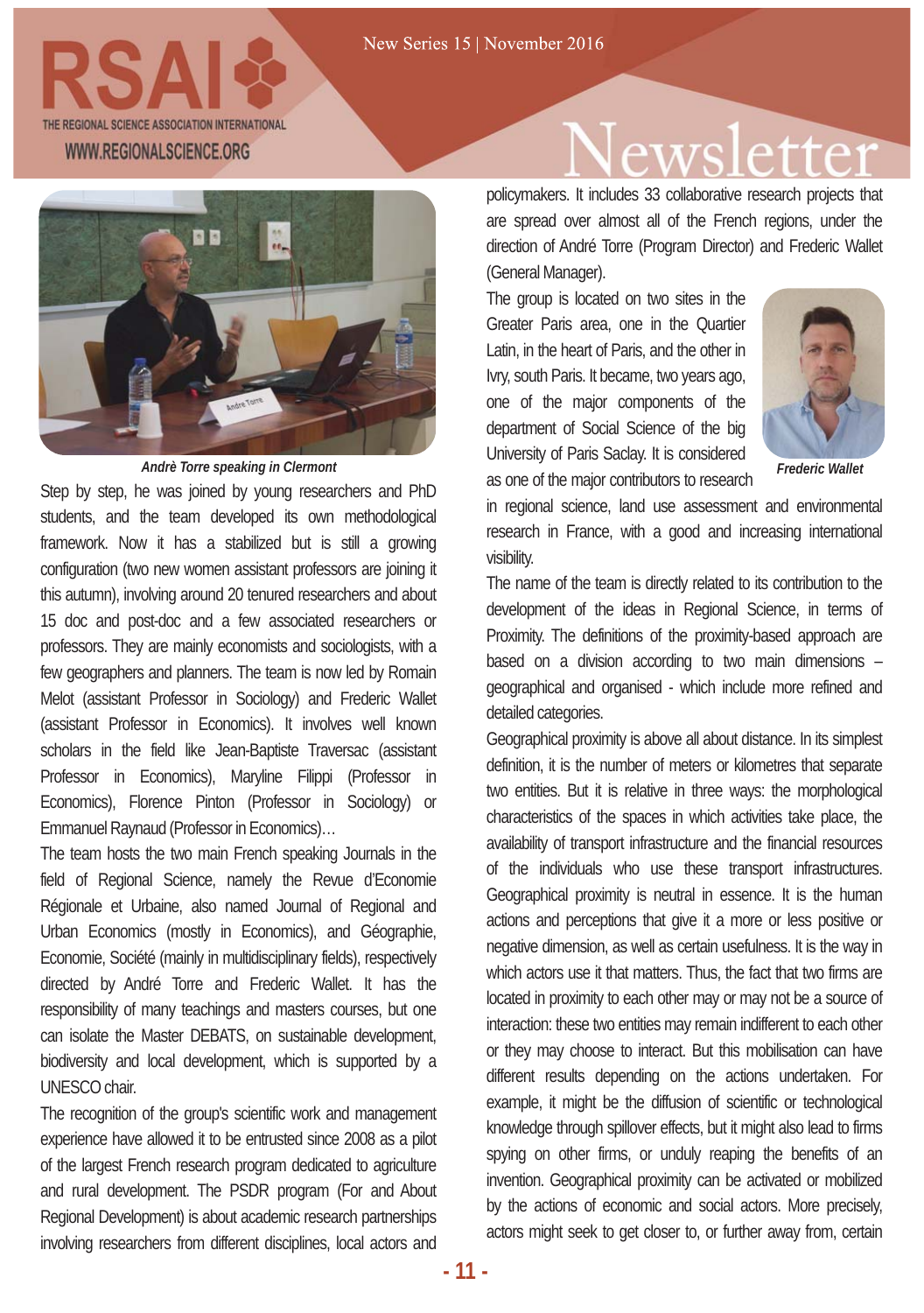

people or places, or they might feel satisfied or dissatisfied with the geographical proximity of certain people, places or technical objects. One then talks of sought for and unwanted geographical proximity.



Organized proximity refers to the different ways of being close to other actors, regardless of the degree of geographical proximity between individuals, the qualifier "organized" referring to the arranged nature of human

Jean-Baptiste Traversac activities. Organized proximity rests on

two main logics, which do not necessarily contradict each other; the "logic of belonging" and the "logic of similarity". The logic of belonging refers to the fact that two or several actors belong to the same relationship graph or even to the same social network whether their relation is direct or intermediated. The logic of similarity corresponds to a mental adherence to common categories; it manifests itself in small cognitive distances between some individuals. They can be people who are connected to one another through common projects, or share the same cultural, religious (etc.) values or symbols. Social norms, common languages partake of this organized proximity.

Temporary geographical proximity (TGP) constitutes one form of geographical proximity that enables actors to temporarily interact face-to-face with one another. The development of communication technologies and ICT facilitates long-distance exchanges; be they for economic reasons between producers, or for day-to-day relations between friends or relatives. Consequently co-location no longer constitutes an absolute necessity. A large part of the information and knowledge that are necessary for production or innovation activities can be transferred from a distance, through the telephone or Internet mediated exchanges for example. However, sometimes face-toface interactions are necessary and beneficial. TGP corresponds to the possibility of satisfying needs for face-to-face contact between actors, by travelling to different locations. This travelling generates opportunities for moments of geographical proximity, which vary in duration, but which are always limited in time.

The group has also worked in an extensive way on the relations between territorial governance and territorial development processes. The notion of territorial governance is related to the

### ewsletter

processes of decentralisation and the setting of new forms of public action and involvement in decision making, passing from a hierarchic organisation, founded on the public institutions, to a network type organisation that combines public-private partnerships and involves a highly varied group of players and multiple territorial levels. It corresponds to the participation of local stakeholders with heterogeneous preferences in the territorial development decision process, and refers to concrete objectives in terms of local development, like favouring the setting up of territorial development projects, contributing to the design of wide consultation schemes, facilitating the coordination of heterogeneous groups of players, limiting the spatial exit of people with certain profiles, avoiding sterile confrontations, and deciding about future development pathways. It corresponds to the rupture of the government approach to public affairs by hermetic administrative and political devices, and the upsurge of questions of local democracy in the management procedures of people and organisations.

Our research on the land use and proximity conflicts shows that they are a form of expression of opposition to decisions that leave part of the local population unsatisfied. Some local innovations provoke resistance which can give rise to conflicts. Major changes, which involve reconfiguration of the use of space (introduction of transport or waste treatment infrastructures, new local urbanism plans, territorial or environmental zones) generate conflicts whose spatial and social extent can become very considerable. During the phases of conflict, social and interest groups tend to reconstitute themselves and may even undergo technical or legal changes. Once a conflict ends, it leaves behind new local agreements, new modes of governance, new configurations of discussion forums as well as new technical procedures (changes in direction, various adjustments, changes in urban planning documents, etc.), all arrived at during the negotiations. Harbingers of territorial innovation, conflicts are thus both the result as well as the cause of territorial changes.

Thus, territorial governance is not limited to an idyllic vision of economic and social relations, i.e. to forms of cooperation and common constructions. It is also about interaction between forces promoting cooperation and other forces promoting conflict. The processes of territorial development and their progress are made up of phases of negotiation, collaboration or appeasement, and of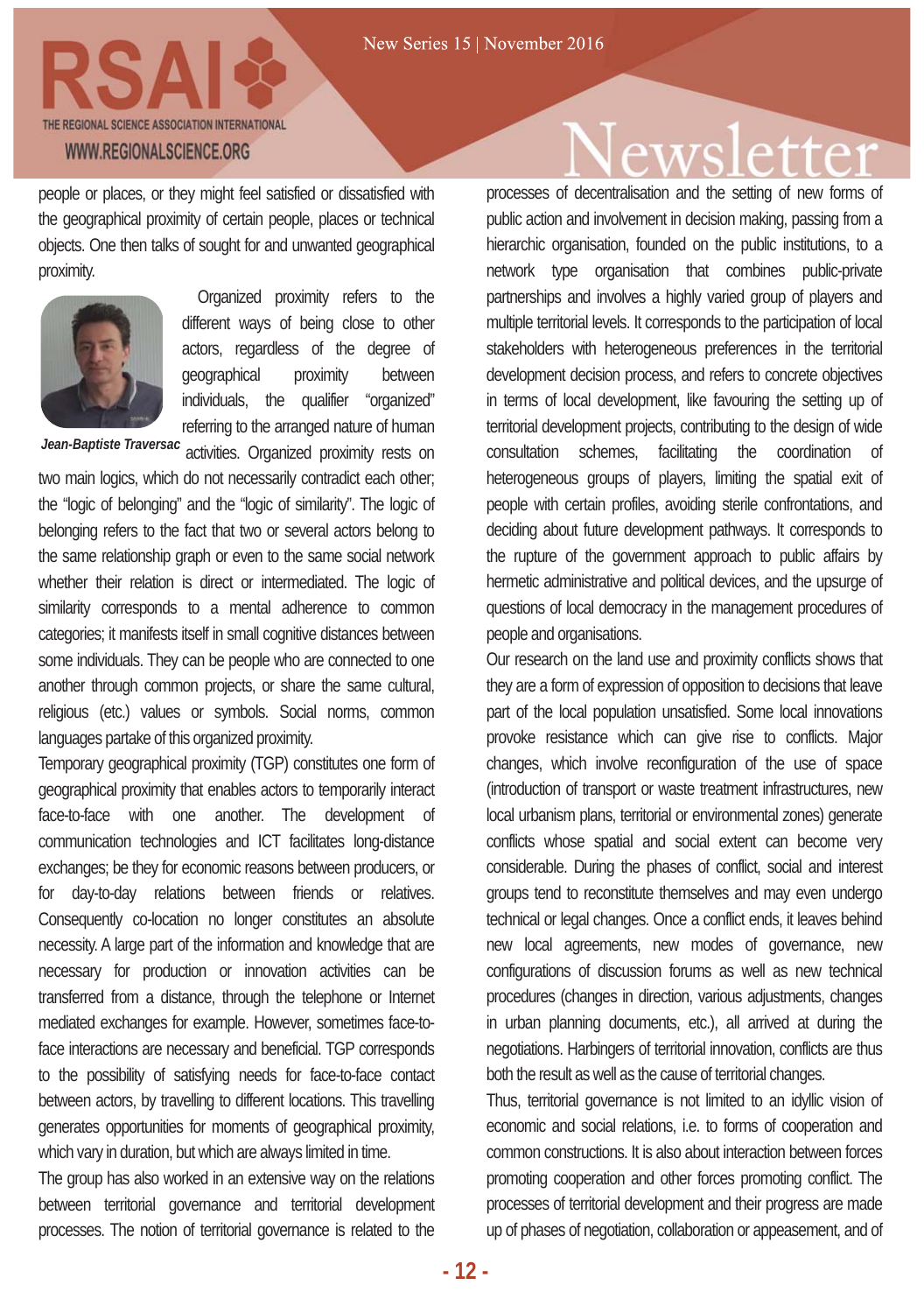

much rougher periods when certain groups or categories of players clash, sometimes violently, in defining the steps to be followed and the options to be adopted. The team is also interested in new forms of activity that structure the rural and periurban areas, and their relationship to the city; for example alternative food systems or more broadly, territorial innovation. These ideas have been developed in several projects, like the European TASTE project (Towards A SmarT rural Europe), involving various European teams, where the possibility of a smart development in rural areas has been tested.

The research group has joined the international scientific community, participating in the organization of many activities. The ERSA Conference in Paris, in 2007, on Local Governance and Sustainable Development, the ERSA Workshop 'Do Rural Regions count?' in Paris in 2012, or the international Workshop on Proximity and Regional Development in Paris in 2011 are three examples over time. André Torre, Jean Baptiste Traversac, Frederic Wallet and Maryline Filippi have organized various special sessions on Proximity relations, territorial governance, or rural development in different ERSA or RSAI Conferences. André Torre has been Vice-President of ERSA since 2014 and a member of the RSAI board. He was appointed President of the French speaking section from 2008 to 2011.

The scientific strength of the group is also reflected by the various books or special issues. André Torre and Frederic Wallet have recently published two books: one edited book on Proximity relations, involving contributions by major scholars in Regional science like Roberta Capello, Roberto Camagni, Bob Stimson, Peter Nijkamp, Andres Rodriguez Pose, Antoine Bailly, Ron Boschma, Harald Bathelt…, and one textbook on Regional Development in Rural Areas, making a broad assessment on this topic. André Torre and Jean Baptiste Traversac also edited the very first book on Territorial Governance, involving many recognized scholars in the field.

### **5. Meet the Fellows: Jacques Poot**

How does one become a regional scientist? In my case my high school mathematics teacher in Uithoorn, the Netherlands, recommended that I should study something challenging like econometrics. Not having a strong preference for an alternative

### ewsletter

discipline, I followed his advice and enrolled in September 1972 in the Interfaculty of Econometrics and Actuarial Sciences at Vrije Universiteit Amsterdam (also referred to as VU University, or Free University Amsterdam). It was a small cohort, as they took in only the 30 best qualified applicants per year. It was called an Interfaculty because students were required to take core courses from the Faculty of Economics and from the Faculty of Science, as well as specialised courses in the Interfaculty itself. Thus, as an undergraduate student I had to struggle with topics like topology, measure theory and abstract algebra. The mathematical models used in undergraduate macroeconomics and microeconomics looked rather simple by comparison.

I started my Masters in Econometrics at VU in January 1975 and had to choose between mathematical economics, econometrics and operations research. A strong interest in public policy led me to mathematical economics, where the work of Nobel Prize winner Jan Tinbergen – who I met when he was visiting VU – still



strongly influenced the curriculum. My Masters supervisor Arnold Merkies had previously worked at the Dutch Central Planning Bureau (now called CPB Netherlands Bureau for Economic Policy Analysis) and offered me a research assistant position in 1976 to update and complete a study he had started at CPB on forecasting the long-run economic growth rate in the Netherlands under assumed scenarios of population growth and postcompulsory education enrolments. This introduced me not only to the economic growth theories at the time (and the inadequacy of the exogenous technological change assumption) but also to population projection methodologies and the use of Markov chains to model transitions. A seminar by Henri Theil, at the University of Chicago at the time, on modelling social mobility further inspired me to go in that direction. The Masters thesis was written in Dutch and sadly not subsequently published, but triggered a job as research assistant of the VU professors of economic growth and macroeconomic policy, Steven Huisman and Bernard Compaijen respectively. With them I contributed to a Dutch macroeconomics textbook.

By late 1978 I decided to do a PhD abroad and a pamphlet on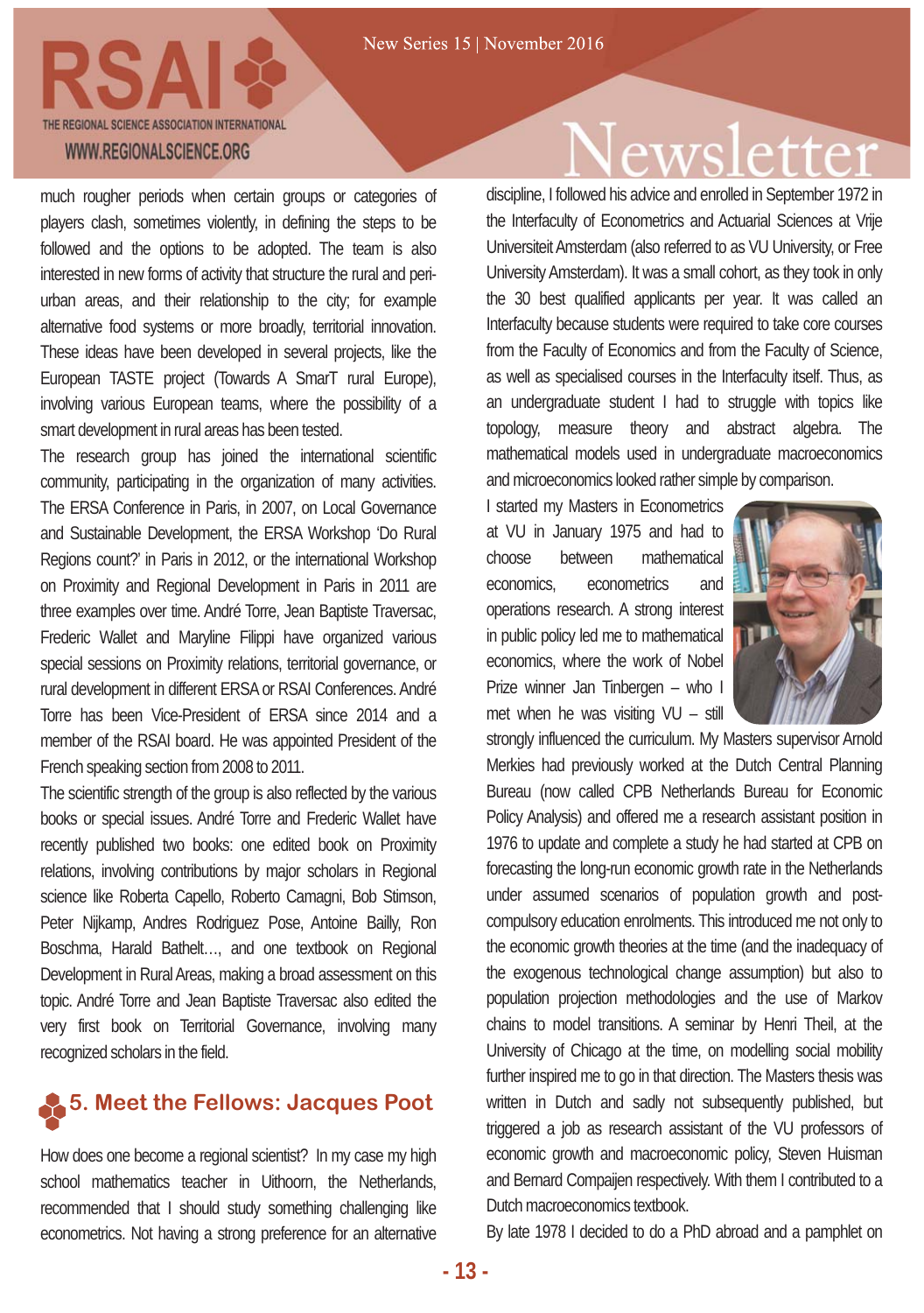the VU noticeboard advertising a new PhD programme at Victoria University of Wellington (VUW) in New Zealand led me to apply. While at the opposite side of the world, New Zealand was not an odd choice for me as several of my relatives migrated there in the 1950s and I had visited them and hence knew the country. Additionally, my parents decided to retire there in the same year. VUW offered me a job as junior lecturer, which was financially more attractive than a scholarship offer I received in Australia. I also met my wife-to-be soon after arriving in Wellington, so that settled the location question. I decided on a PhD thesis on interregional population mobility, with labour economist Peter Brosnan as chief supervisor. Initially I started applying Markov chain models and could have gone in the direction of Andrei Rogers' work, but became particularly intrigued by Bill Alonso's general theory of movements. Formal econometric modelling of this model remained challenging for decades. I did design an estimation method and a New Zealand application, which was published in the Scottish Journal of Political Economy (a journal that had a tradition of publishing about labour markets and migration) in 1986.

My introduction to the regional science network was through taking regional, urban and transportation economics as elective courses during my Masters at VU. That is how I met Peter Nijkamp and the late Piet Rietveld. In early 1980 I received a letter "out of the blue" from Peter Nijkamp, jointly with Wal van Lierop, inviting me to participate in a summer institute in Soesterberg, The Netherlands. There I presented my first regional science paper on analysing intra-urban residential mobility with log-linear models. The discussant was Peter Batey.

Roughly at that time I also joined the Australian and New Zealand section of RSAI, which subsequently awarded me with the 1985 best PhD dissertation medal. Like many others in regional science, I continued to be active in other networks as well, in my case the New Zealand Demographic Society (now Population Association of NZ) and the NZ Association of Economists.

Following completion of my doctorate in early 1984, my family and I went on sabbatical back to VU in Amsterdam and to the Australian National University in Canberra. In Amsterdam, I started my first project with Peter Nijkamp on dynamics of generalised spatial interaction models, subsequently published in 1987 Regional Science and Urban Economics. My first

### ewsletter

presentation of this paper was at the 1985 PRSCO conference on Molokai, Hawaii, with Walter Isard as the discussant. Walter liked the paper – which was a pure theory one – and told me not to be concerned when some New Zealand colleagues had criticized the paper for having little practical use.

In the second half of the 1980s, I got my first large grant from the NZ government. The aim was to do a scenario-based impact assessment of immigration by means of simulations with a computable general equilibrium (CGE) model. For this, I worked with VUW's Bryan Philpott, who had developed several CGE models for New Zealand, and his PhD student Ganesh Nana. At that time Australia and New Zealand were well ahead of North America and Europe in doing integrated impact assessment of international migration. Many of the issues that became subsequently core topics of immigration economics (such as the role of international trade, fiscal impacts, housing, technological change and population diversity) were already introduced in our 1988 book International Migration and the New Zealand Economy.

At the same time I continued working with Peter Nijkamp, and also with Jan Rouwendal, on endogenous economic growth in a spatial setting, leading to several articles in Annals of Regional Science and also one in Australian Economic Papers.

In 1994 I was offered an opportunity to spend a few years in Japan at the University of Tsukuba, on the invitation of former RSAI President and 1996 World Congress organiser Hirotada Kohno. During this time in Japan I also worked closely with the more recent RSAI President Yoshiro Higano. While my teaching in Japan introduced me to the challenges of environmental economics and policy, my research remained focussed on the economics of migration and endogenous growth. Upon returning to New Zealand in 1997 (VUW had graciously kept my position open), my VUW colleague Philip Morrison and I organised the December 1997 PRSCO conference in Wellington which attracted 250 participants from throughout the world.

After Peter Nijkamp won the 1996 Spinoza Prize, he used the funds to set up MASTER-point at VU University, a research centre for meta-analysis in spatial, transportation and environmental research and invited me to join MASTER-point as a visiting professor. Raymond Florax was appointed as director. Meta-analysis, the quantitative research synthesis of a body of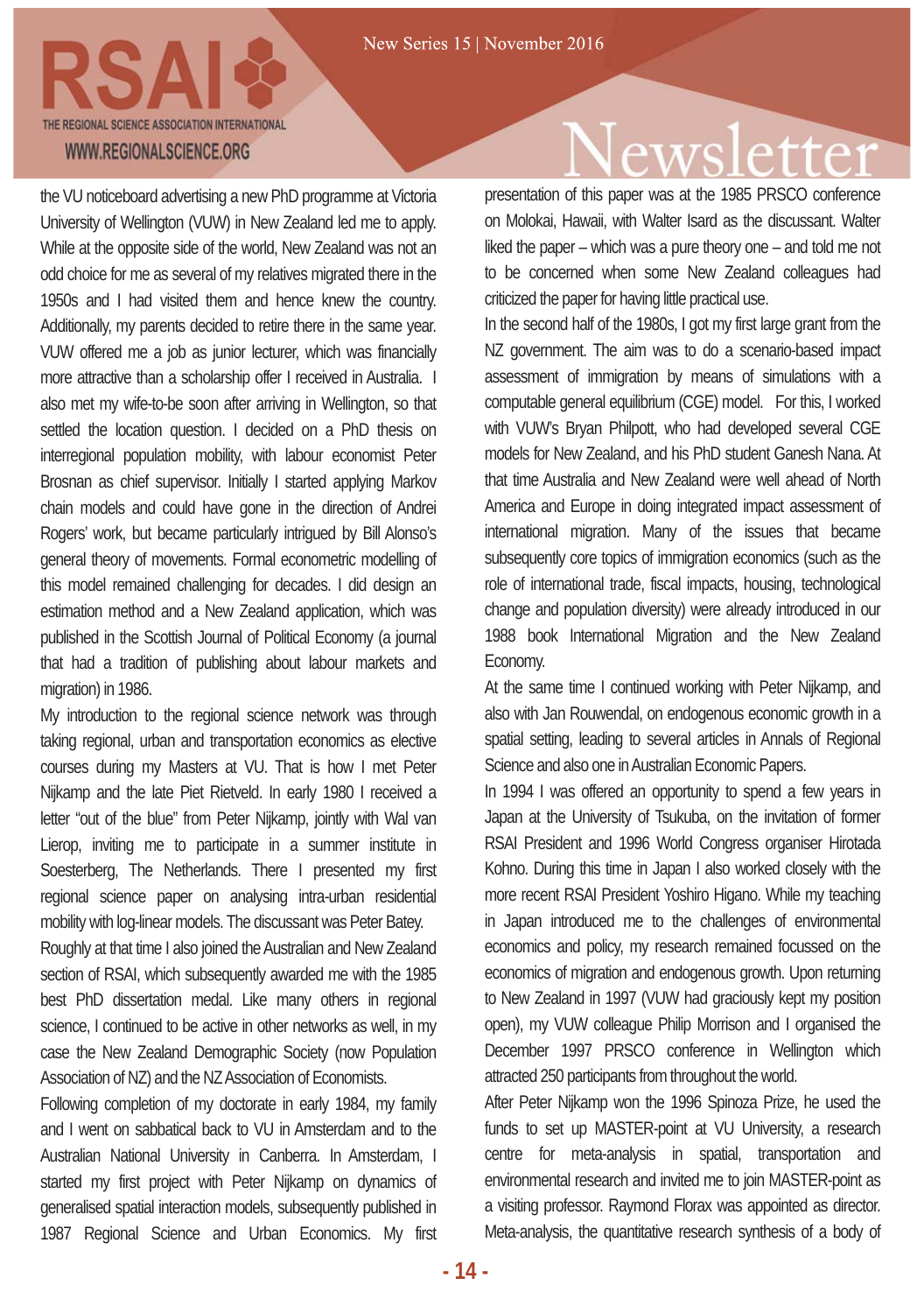

empirical research findings, had become very popular in other disciplines such as psychology, medicine and education, but had received relatively little attention in economics. This association with MASTER-point during the late 1990s and early 2000s turned out to be a very productive period and led to highly cited publications. One topic was the labour market impacts of immigration, to which Simonetta Longhi, who was doing her PhD at VU at the time, made a major contribution.

In 2004 I took up, upon the invitation of New Zealand's demographer par excellence, Ian Pool, a personal chair in population economics at the University of Waikato and the Directorship of the Population Studies Centre. We were very fortunate to secure during the following decade some large grants for research on population ageing, immigrant integration and regional population distribution in New Zealand that allowed participation of around 6-10 researchers. After a three year-stint as Director, I was happy to pass on that administrative role to my colleague Richard Bedford, who subsequently transformed PSC into the National Institute of Demographic and Economic Analysis (NIDEA), where I am at present.

As co-Principal Investigator of the 2009-2013 Migrant Diversity and Regional Disparity in Europe (MIDI-REDIE) project and having several other professional roles and projects in Europe as well, I became during the last decade one of the world's longest distance commuters – spending several months in Europe each year, as well as continuing the New Zealand projects. Given that a lot of my work had been concerned with economic policy analysis, I was very honoured to win the New Zealand Institute of Economic Research (NZIER) Award in 2013, referred to by the NZ public as "Economist of the Year".

In recent years I have been doing further meta-analyses, including with Henri de Groot and Martijn Smit on agglomeration externalities (with the latest paper recently published in Journal of Economic Surveys) and with former VU PhD student Ceren Ozgen (now at the University of Birmingham) on productivity effects of net migration (in Papers in Regional Science). Work with Ceren also included several projects on trying to find causal evidence of diversity impacts on innovation.

It is clearly impossible to mention all research collaborators around the globe since the turn of the millennium, but I should acknowledge many interesting projects with former Waikato PhD

### ewsletter

students Bill Cochrane, Matt Roskruge, Valente Matlaba, Steven Bond-Smith and Lynda Sanderson (I should explicitly mention the paper with Lynda and Phil McCann on relationship capital published in Journal of Economic Geography, of which I am particularly fond), with former VU PhD students Masood Gheasi and Guney Celbis; and with former Purdue PhD student Julia Beckhusen. Several of the New Zealand projects are jointly with Senior Fellows Dave Maré and Arthur Grimes at Motu Economic and Public Policy Research, New Zealand's leading economic think-tank.

The European work on the economics of cultural diversity triggered a 2014-2020 mixed methods project in New Zealand, entitled Capturing the Diversity Dividend of Aotearoa New Zealand (CaDDANZ, pronounced cadence). Research on diversity impacts, immigrant integration and social capital development is likely to remain the main focus of my research in years to come, but new projects on the challenges of New Zealand's largest city, Auckland, and on the future of smaller urban areas are on the horizon. This, combined with having accepted the Presidency of RSAI over the next two years, implies there is no shortage of interesting and challenging things to do in the years to come.

### **6. Letters to the editor**

#### **6.1 Women in Regional Science**

by Simona Iammarino (s.iammarino@lse.ac.uk), Brigitte Waldorf (bwaldorf@purdue.edu),Alessandra Faggian (faggian.1@osu.edu), Elisabetta Marinelli (Elisabetta.Marinelli@ec.europa.eu), Bianca Biagi (bbiagi@uniss.it), Margherita Gerolimetto

(margherita.gerolimetto@unive.it), Rachel Franklin (Rachel\_Franklin@brown.edu)

Gender – and more general Equality and Diversity (E&D) issues – recently resurfaced in an open debate across different social science disciplines. This stemmed from the observation of the strongly biased composition of academic community bodies of various types (e.g. key-note speakers, conference panels, editorial boards, summer school, policy research groups, etc.). A strong gender (and race) bias has been observed by groups of female academics spanning across regional science, economic geography, innovation studies, international business, and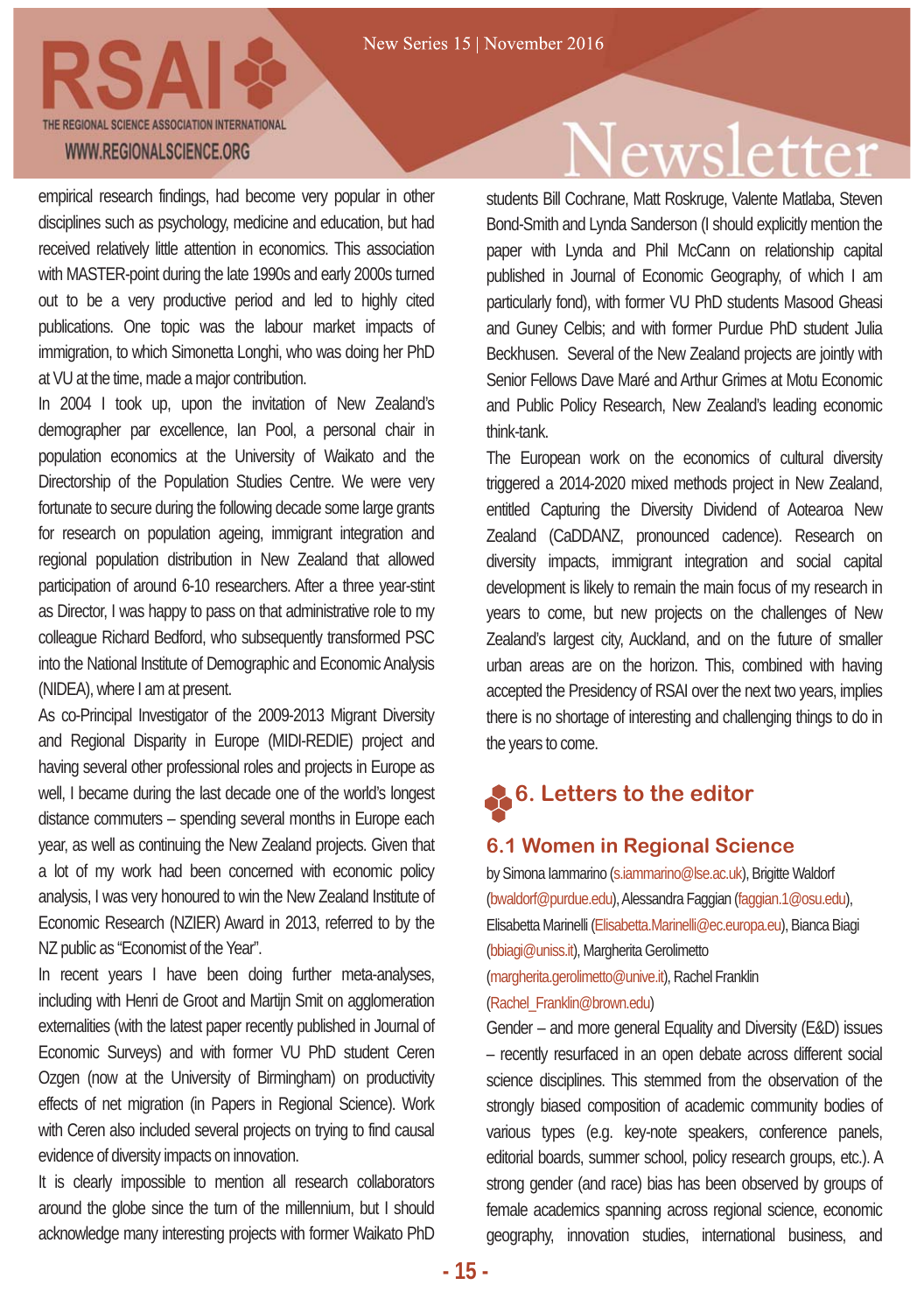

economics. It has been suggested that the gender bias has increased since the latest financial crisis, which has exacerbated competition in labour markets.

In the Regional Science scientific community of the 1980s similar discussions were carried out and efforts were made to make the discipline more inclusive, for example by recruiting women into roles of responsibility within the community.

It is acknowledged that, since then, the gender ratio has changed substantially. Evidence of such change was acknowledged, e.g. Regional Science Newsletter, October 2009: http://www.regionalscience.org/images/PDF/October\_2009\_new sletter.pdf (see, in particular, the article by Brigitte Waldorf "Women in Regional Science: A success story").

It is realized, however, that the default choice in Regional Science, as in other disciplinary fields, is still highly 'white maledominated'. It is believed that this is not a success story for the community as a whole, and it will be a serious mistake to dismiss it as sorted while heading into the 2020's.

In the latest decades a lot of debate has been around the lack of representation of women in science, with a presumption that gender imbalance is a phenomenon affecting mainly STEM. However, this is also true in social sciences and related policy debates, although possibly in different ways from STEM (e.g. not so much lack of participation of women in social science, but lack of representation in the more "visible" areas of the academic and policy debate).

The perception is one of women's "tolerance", more than real inclusion. In fact, women are even very much appreciated as their presence makes it harder to point fingers against "old-boysnetworks". Women are also often sought because they are more willing to accept time-consuming tasks, like organizing conference. But, in general, they rarely are involved in decision making processes: e.g. selection of key-note speakers, genderratio in the number of person-years as editors.

The problem is complex and has a 'cumulative causation' nature. It has been noted, for instance, that women participation in policy 'impact' of research is negligible across domains (e.g. S&TI policies, industrial policies, regional policies). Impact is now in several academic systems (e.g. UK) one of the area of 'metrics' used to assess academic performance. More generally, it is also recognised that other metrics such as citations or teaching

### ewsletter

evaluations strongly penalise women, affecting their overall career progression and public profile. See for e.g. (among hundreds of others):

https://www.hastac.org/blogs/superadmin/2015/01/26/genderbias-academe-annotated-bibliography-important-recent-studies http://www.slate.com/articles/life/inside\_higher\_ed/2016/01/stude nt\_evaluations\_show\_bias\_against\_female\_instructors.html http://foreignpolicy.com/2016/04/19/how-to-get-tenure-if-youre-awoman-academia-stephen-walt/

Women are easily dismissed as "endless complaining": this distorted attitude makes female social scientists feel often like censoring their own writing and apologize for speaking up. This does not encourage serious evaluation and representation of the problem, particularly in social sciences.

Also, and most importantly, many academic women in senior positions are already the first to be called upon for service work within their own academic institutions. Many academic women at advanced stages of career have and are increasingly called in decision making roles on the basis of gender 'quotas'. It is not an imposition but women often have no choice, internal regulations on E&D fix quotas for female in management within universities. There is then a problem with overload, as women are still much fewer at present among the high levels of career because of the long-term glass ceiling, so this ends up by creating an impossible triad: more internal admin, more external engagement in the community, same skewed balance of tasks in professional and private life (particularly for women with young children).

There is a clear mismatch between the demand for women colleagues and the stock of women colleagues (especially at the senior level of career). This has led to an informal perception of 'she is there because she is a woman', in most cases very explicitly communicated. The latter is a severe form of discrimination; women are acknowledged on the basis of their gender, rather than for their capabilities and qualities.

A few decades of awareness is plenty of time to move women completely through the pipeline from students to settled academics. Looking around and not seeing those women, should be regarded as a failure and an urgent and pressing need to adjust the approach.

Blatant discriminatory behaviour is enduring on this topic. Behavioural change (including support to women self-confidence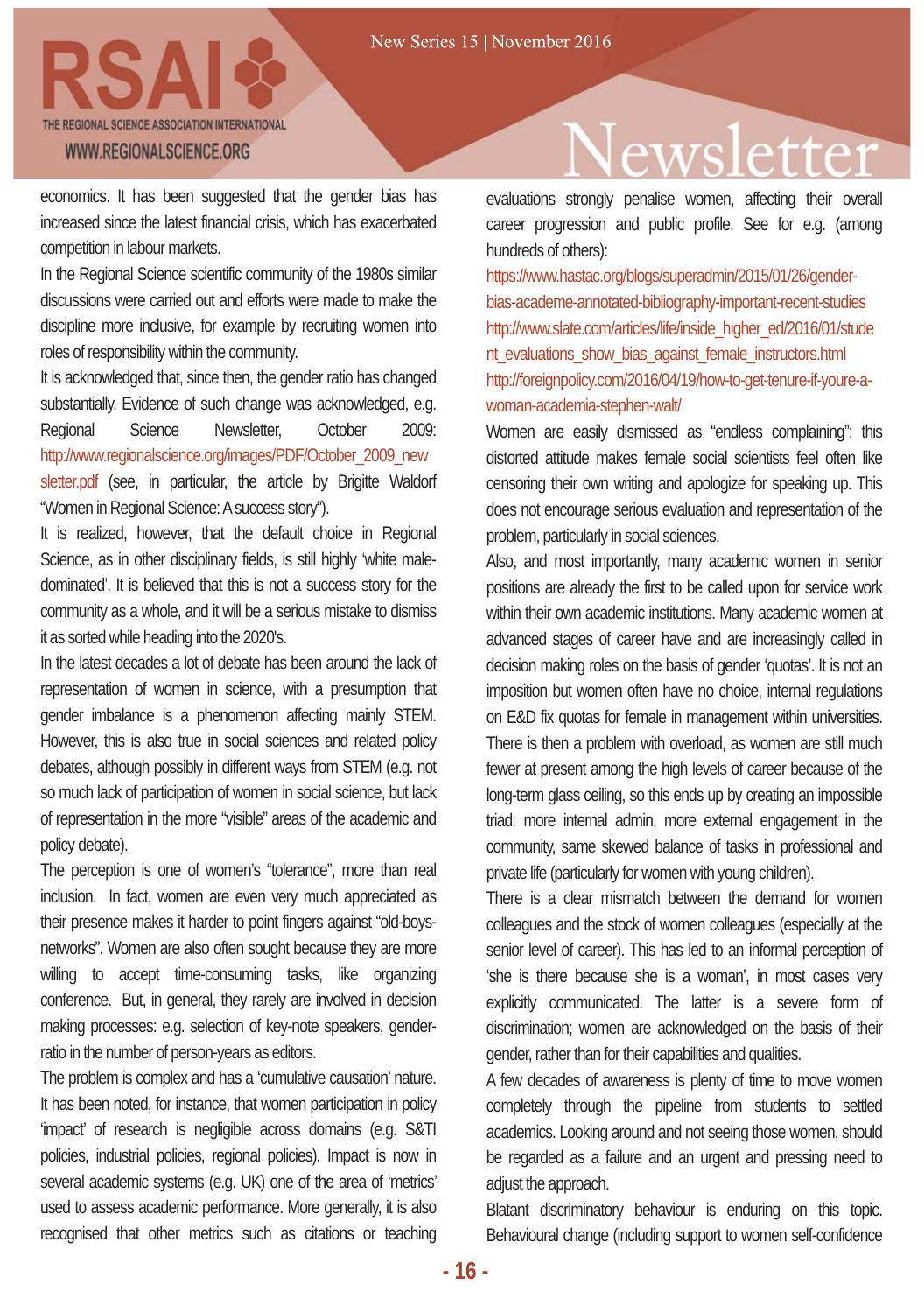and fight against unconscious bias) and transformation in informal attitudes and collective perceptions are really difficult tasks: in comparison, putting the demand for equality on the agenda and making it part of the discourse using simply metrics and quotas is, indeed, very easy. Thus, as said also above, many respectable universities in the US and Europe are now obliged to have a female representation of at least 30% on ANY Committee, and ANY kind of procedure involving HR, such as recruitment, promotion, reward, etc. has to adhere to strict formal E&D rules. There are, however, other (typically male) mechanisms, such as lobbying and bargaining, that are hidden, informal and highly (unconsciously or consciously) biased.

There is the firm belief that raising awareness is a first step in introducing changes. Reacting to specific unbalanced situations – as it is increasingly done but groups of female academics in Regional Science and other fields) is a first step, but there is still a large proportion of the academic world that believes that there is no such thing as discrimination in academia in general and in our field in particular.

An emblematic example of dismissal of problem that then led to some reaction is the following in Nature with respect to the STEM sciences:

#### http://www.nature.com/nature/journal/v488/n7413/full/488590a.ht ml

As a result of the turmoil that that article generated, Nature (who first denied any discrimination) actually revised substantially the policies to commission articles, assign editors, and the numbers today (4 years later) are much more balanced.

Similar links with reference to all fields of science:

http://blogs.lse.ac.uk/impactofsocialsciences/2016/03/08/genderbias-in-academe-an-annotated-bibliography/

What is also needed is for academic men to step forward and champion gender equality for the health of the Regional Science discipline, and for other interrelated fields. Increasing inter- and multi-disciplinarity can help liaise with other communities and strengthen actions. Asking only women to take the lead makes this a "women's problem" as opposed to a social science and societal challenge: thus, a real effort at equality might be assigning some of this work to male academics. It has been noted that the help of senior men in start making gender equality a priority, raises the chances to address effectively this huge

# wsletter

issue, that necessarily require a steady and long-term concerted effort.

### **6.2 A brief report on the perspective of Regional Sciences among the young researchers in India**

#### by Vijay Pandey, University of Delhi (vijay.dse15@gmail.com)

Over the past three decades the process of globalization has brought forward major changes in the regional and economic landscape. Since the 1980s, the unprecedented expansion in volumes of international trade and capital mobility across countries has dramatically altered the pre-existing equilibrium based on the strong role of nation states in regulating, orienting and/or restricting such flows. Therefore, globalization has gradually frayed nation-state level regional and economic institutions as they were known in the post world war-II period. At the same time, globalization has contributed to the progressive evolution of the regional science paradigm shift of mass production towards more flexible and successful production systems as a way to respond to the increasing competitive pressure of international markets. Improvements in communication technologies and the fall in transportation costs reduce the importance of physical distance in the location of productive activities. Consequently, regional development can virtually occur everywhere without any role being played by local\spatial factors. Convergence in incomes across regions and countries would thus be the ultimate result of globalization.

In general, regional science (basically the result of globalization) highlights that development potential and competitive advantage are strongly localized elements. Therefore, what regional science strategies should aim at is basically to adopt balanced policies which build upon local strengths and try to alleviate local weaknesses as the only way to root economic activity in territories in a sustainable manner (Pike et al., 2006).

#### *Indian perspectives: inventory and prospects*

The growing awareness about the relevance of regional science in shaping regional and local development path is reinforced by the increasing demand for power decentralization from national to regional governments in the last decades. Decision-making at the local level could be extremely positive for regional development by encouraging collective action and tailoring strategies to local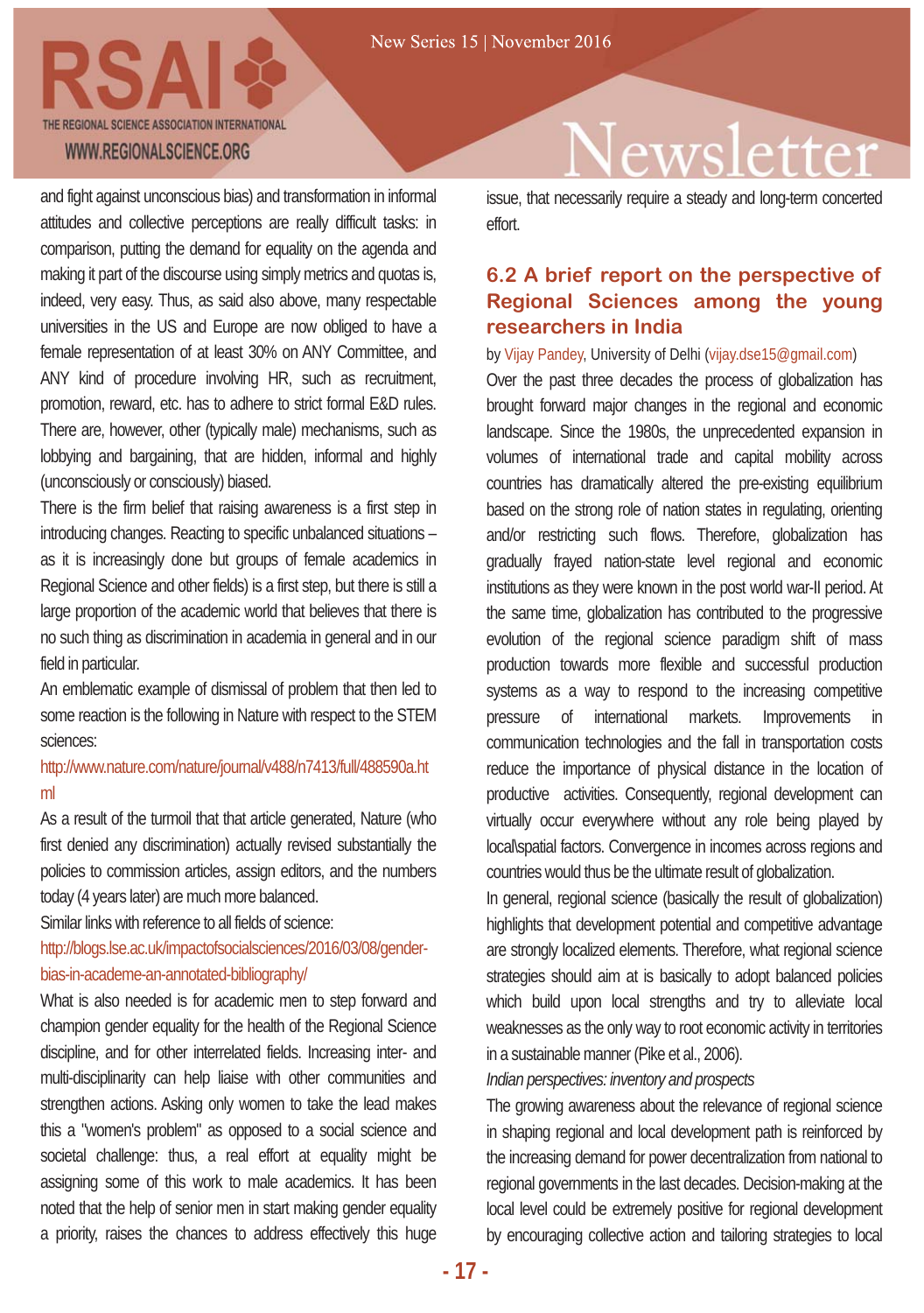

needs, although some drawbacks also exist in terms of equity and efficiency.

Regional science has become the priority area in government policies especially after 1991 (new era of globalization). After China's model of growth, the Indian Government feels the inclusive and sustainable development of the remote and unprivileged regions to be the growth engine for the country's regional and economic development. Since 2007 various schemes and projects have been started in different sectors of the economy and the focus has shifted towards research and development in the field of regional science. Now, India's big challenge is to speed the momentum of regional science as a major discipline across the universities and to create interest among young researchers.

Regional Science has still not defined its occupational scope in India. People in India cannot understand the real concept of regional science yet. This has created an ambiguity in the mindsets of many. But if we consider the government's missions and policies, we are increasing the importance of decision making

# ewsletter

which is good news for regional planners. The trend should increase and the authorities should realize the importance of a planner or the importance of the view that planner has. There is still a long way to go. But India is slowly realizing it. If we decide to get more into planning, I suggest it is a good time to get involved. Though initially we will find a few ups and downs, it will be worth the effort.

At the same time, regional science has tremendous scope for regional planning graduates/degrees but the focus should be aimed at providing students with a sound education in regional science and planning. As a career, planning offers a real opportunity to play a key role in shaping places and localities across the globe.

In my view the future of regional science is quite bright and favorable in India especially among young researchers and scholars, but this needs to be enhanced through teaching, research, training and extensions in this innovative field, which would definitely give a new path and directions to regional science and of course to regional planners in India.

### **JOURNALS OF THE REGIONAL SCIENCE ASSOCIATION INTERNATIONAL**

Regional

#### **Papers in Regional Science**

Edited By: Roberta Capello Online ISSN: 1435-5957 **http://onlinelibrary.wiley.com/journ al/10.1111/(ISSN)1435-5957**



### **Regional Science Policy & Practice**

Edited By: Michael Carroll Online ISSN: 1757-7802 **http://onlinelibrary.wiley.com/journal/10.1111 /(ISSN)1757-7802**

#### **RSAI MEMBERSHIP INFORMATION**

**All RSAI members have online access to the Papers in Regional Science (PiRS) and to the Regional Science Policy and Practice (RSPP):** Journals of the Regional Science Association International. Members will need to log in to access full text articles Online.

**RSAI NEWSLETTER**, the newsletter of the Association, appears two times a year and contains information about upcoming conferences and meetings, recent publications and a periodic guide to graduate programs in regional science. Please send all electronic submissions of material for the RSAI Newsletter directly to andrea.caragliu@polimi.it and/or G.P.Clarke@leeds.ac.uk.

In addition to the RSAI publications, members are offered an opportunity to purchase other regional science journals at reduced rates and participate in the national and international conferences at reduced rates.

For details on how to become a member, contact the Executive Director at **rsai@apdr.pt** or visit **www.regionalscience.org**.